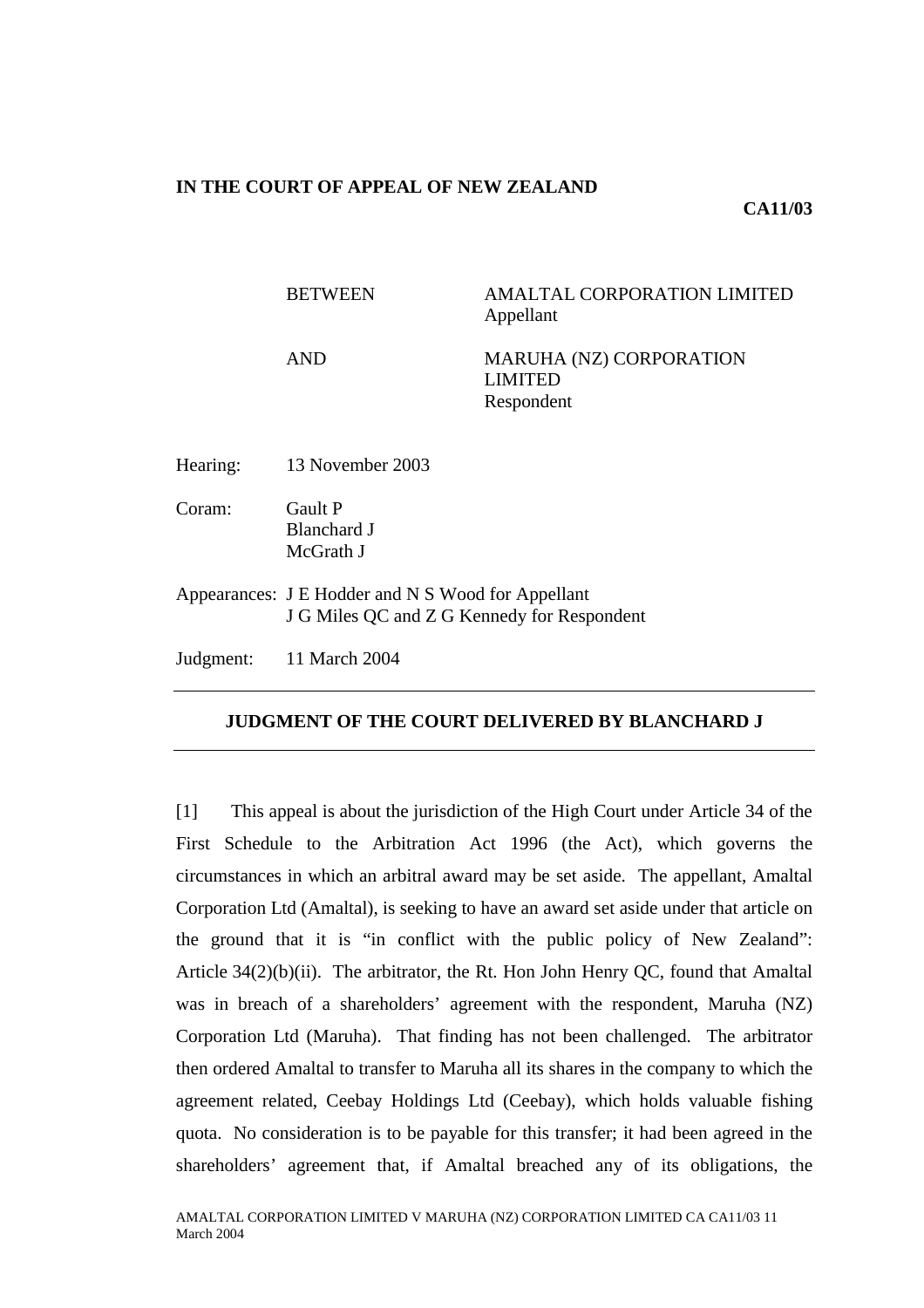agreement would immediately terminate and Amaltal would forthwith transfer its shares in Ceebay at Maruha's direction to a person legally capable of holding the shares without contravention of the fisheries legislation. Amaltal argued unsuccessfully before the arbitrator that this provision was unenforceable because it constituted a penalty.

[2] The award was issued on 13 March 2002. On 5 June 2002 Amaltal made two applications to the High Court. The first sought leave to appeal the award under Article 5 of the Second Schedule to the Act, which allows leave to be granted for an appeal on "any question of law arising out of an award". The provisions of the Second Schedule apply to a domestic arbitration unless excluded by agreement of the parties – they were not excluded by Amaltal and Maruha – and to international arbitrations only if the parties so agree: s6(2). The High Court has a discretion whether to grant leave. It is established that the scope for review of an award for error of law is limited: see *Gold and Resource Developments (NZ) Ltd v Doug Hood Ltd* [2000] 3 NZLR 318.

[3] On the application for leave a number of questions of law were raised by Amaltal, including the claim that the arbitrator had erred in law in finding that the forfeiture clause was not a penalty. The application was, however, dismissed by Morris J on 7 August 2002. He held that there was no sufficiently strong indication of any error of law in the award to justify granting leave to appeal it. Amaltal has not sought to appeal against Morris J's decision.

[4] Amaltal's second application, with which it elected not to proceed at the same time as its leave application, sought the setting aside of the award under Article 34(2)(b) on the ground that it was in conflict with the public policy of New Zealand. Article 34 provides:

## **34 Application for setting aside as exclusive recourse against arbitral award—**

(1) Recourse to a court against an arbitral award may be made only by an application for setting aside in accordance with paragraphs (2) and (3).

(2) An arbitral award may be set aside by the High Court only if—

(a) The party making the application furnishes proof that—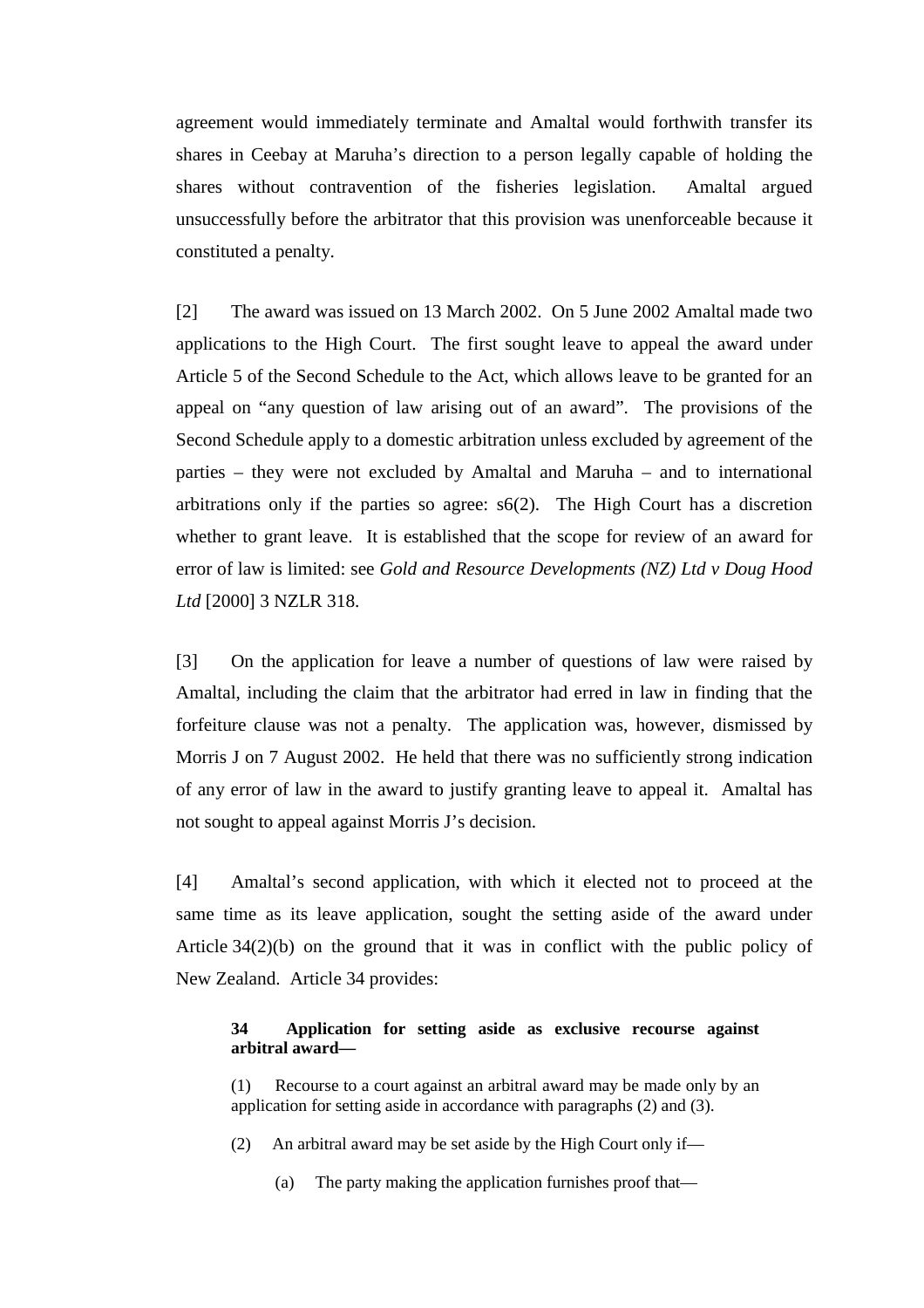(i) A party to the arbitration agreement was under some incapacity, or the said agreement is not valid under the law to which the parties have subjected it, or, failing any indication on that question, under the law of New Zealand; or

(ii)The party making the application was not given proper notice of the appointment of an arbitrator or of the arbitral proceedings or was otherwise unable to present that party's case; or

(iii)The award deals with a dispute not contemplated by or not falling within the terms of the submission to arbitration, or contains decisions on matters beyond the scope of the submission to arbitration, provided that, if the decisions on matters submitted to arbitration can be separated from those not so submitted, only that part of the award which contains decisions on matters not submitted to arbitration may be set aside; or

(iv)The composition of the arbitral tribunal or the arbitral procedure was not in accordance with the agreement of the parties, unless such agreement was in conflict with a provision of this Schedule from which the parties cannot derogate, or, failing such agreement, was not in accordance with this Schedule; or

(b) The High Court finds that—

(i) The subject-matter of the dispute is not capable of settlement by arbitration under the law of New Zealand, or

(ii)The award is in conflict with the public policy of New Zealand.

(3) An application for setting aside may not be made after 3 months have elapsed from the date on which the party making that application had received the award or, if a request had been made under article 33, from the date on which that request had been disposed of by the arbitral tribunal. This paragraph does not apply to an application for setting aside on the ground that the award was induced or affected by fraud or corruption.

(4) The High Court, when asked to set aside an award, may, where appropriate and so requested by a party, suspend the setting aside proceedings for a period of time determined by it in order to give the arbitral tribunal an opportunity to resume the arbitral proceedings or to take such other action as in the arbitral tribunal's opinion will eliminate the grounds for setting aside.

(5) Where an application is made to set aside an award, the High Court may order that any money made payable by the award shall be brought into Court or otherwise secured pending the determination of the application.

(6) For the avoidance of doubt, and without limiting the generality of paragraph  $(2)(b)(ii)$ , it is hereby declared that an award is in conflict with the public policy of New Zealand if—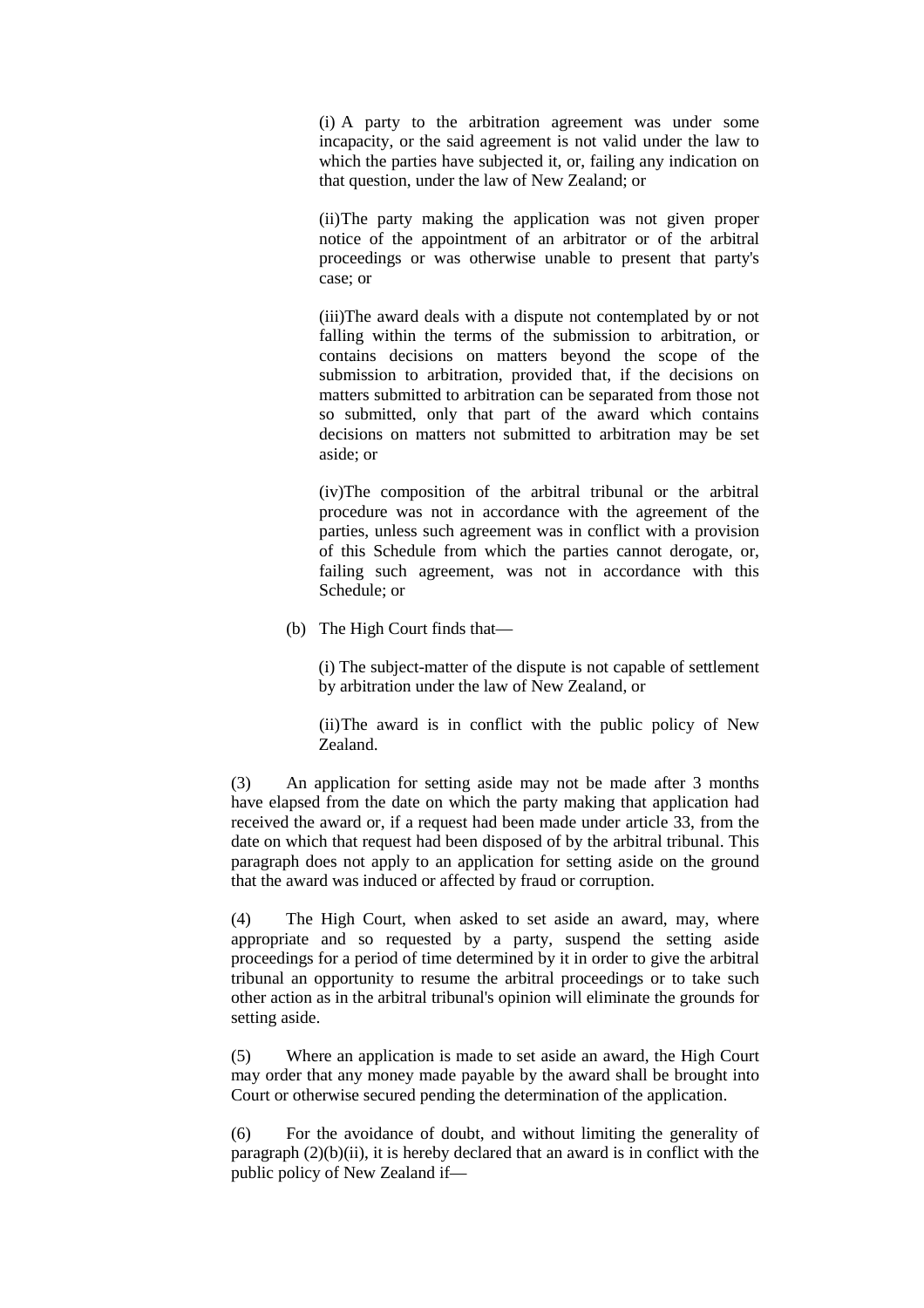- (a) The making of the award was induced or affected by fraud or corruption; or
- (b) A breach of the rules of natural justice occurred—
	- (i) During the arbitral proceedings; or
	- (ii) In connection with the making of the award.

[5] Amaltal again argued in the High Court that the arbitrator had erred in finding that the forfeiture provision was not a penalty, i.e. it pursued the same argument as it had made on the leave application. It contended that the rule whereby penalty clauses will not be enforced by the courts is a rule of public policy. This second application was dismissed on 13 December 2002 by Harrison J, who at the same time granted an application by Maruha to have the award entered as a judgment. It is this decision of Harrison J, now reported at [2003] 2 NZLR 92, with which the present appeal is concerned.

[6] Before summarising the reasons for Harrison J's decision we briefly canvass the background facts.

### **Facts**

[7] Amaltal is owned by Amalgamated Marketing Ltd and Talley's Fisheries Ltd, two New Zealand companies. Each holds 50% of Amaltal's shares. Maruha is the New Zealand subsidiary of Maruha Corporation of Japan (Maruha Japan).

[8] In 1985 Amaltal and Maruha Japan had incorporated a joint venture company, Amaltal Taiyo Fishery Co Ltd, for the primary purpose of acquiring New Zealand fishing quota and using it to conduct fishing operations. Amaltal held just over 75% of the shares in Amaltal Taiyo and Maruha Japan held the balance. It was supported by guarantees given by Maruha Japan which also paid to it approximately NZ\$6.6 million in order to ensure that its after tax profit met the requirements of its financiers. During the course of the joint venture over the next six years Amaltal Taiyo obtained a significant quantity of fishing quota.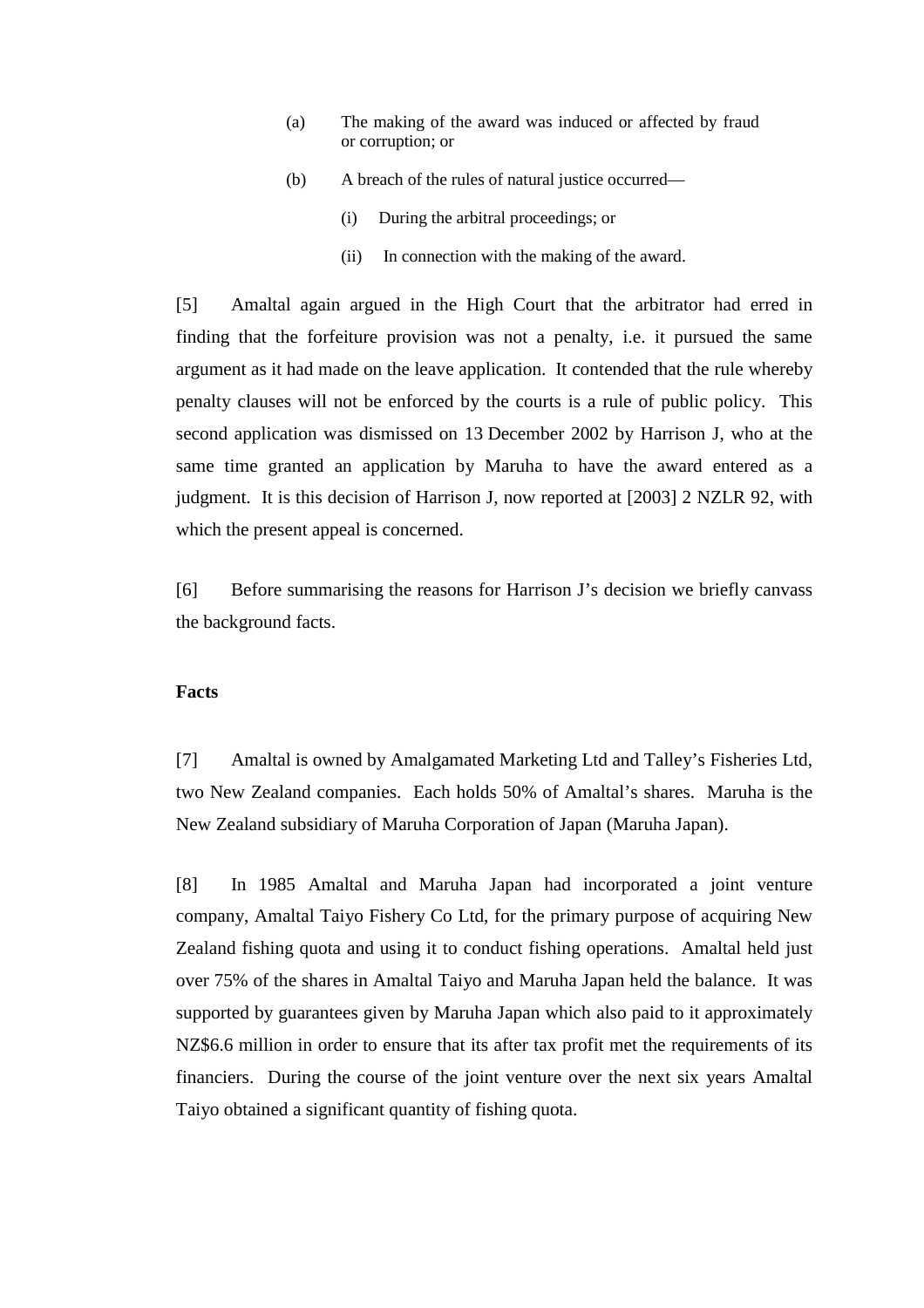[9] In June 1991 Maruha Japan acquiesced in a request from Amaltal that Amaltal Taiyo be dissolved and its assets distributed to Amaltal and Maruha Japan in proportion to their respective shareholdings. That decision was formalised in an agreement of 25 September 1991 which, *inter alia,* provided that Maruha Japan's proportionate share (24.9995%) of Amaltal Taiyo's assets (mostly fishing quota) would be transferred to an entity nominated by Maruha Japan and capable of holding quota in accordance with New Zealand fisheries laws. The rest of Amaltal Taiyo's assets were transferred to Amaltal.

[10] It was necessary in relation to Maruha Japan's 25% share of the quota to comply with the Fisheries Act 1983. Maruha Japan needed a New Zealand joint venture partner to ensure that there was no breach of s28Z of the Fisheries Act 1983. Accordingly Ceebay was incorporated on 2 June 1992 with Amaltal holding 751 A Class shares and the respondent, a subsidiary of Maruha Japan, holding 249 B Class shares. The constitution of the company provided for the B Class shareholder to receive 99% of the profits with 1% going to Amaltal as the A Class shareholder. That arrangement of course reflected the fact that it was Maruha Japan which was contributing the entirety of the assets of the company from which profits would be derived. Amaltal was required to pay only the nominal sum of \$751 to subscribe for its A shares.

[11] It was agreed that Ceebay would engage Amalgamated Marketing Ltd to manage its assets. A shareholders' agreement was executed by Maruha and Amaltal. After referring to the engagement of the manager, the shareholders' agreement provided (in cl 3.1) that the shareholders might by special resolution request the manager to arrange a sale of any or all of the assets of Ceebay and (in cl 3.2) that, if such a request were made, then the assets should first be offered to Amaltal at their market price. Both parties also agreed (in cl 3.3) to conduct Ceebay's business "that they carry on together in the spirit of good faith and cooperation" and that neither party would unfairly impede the other's business operations in New Zealand. That provision was, in its context, clearly referable as well to the business operations in New Zealand of Maruha Japan.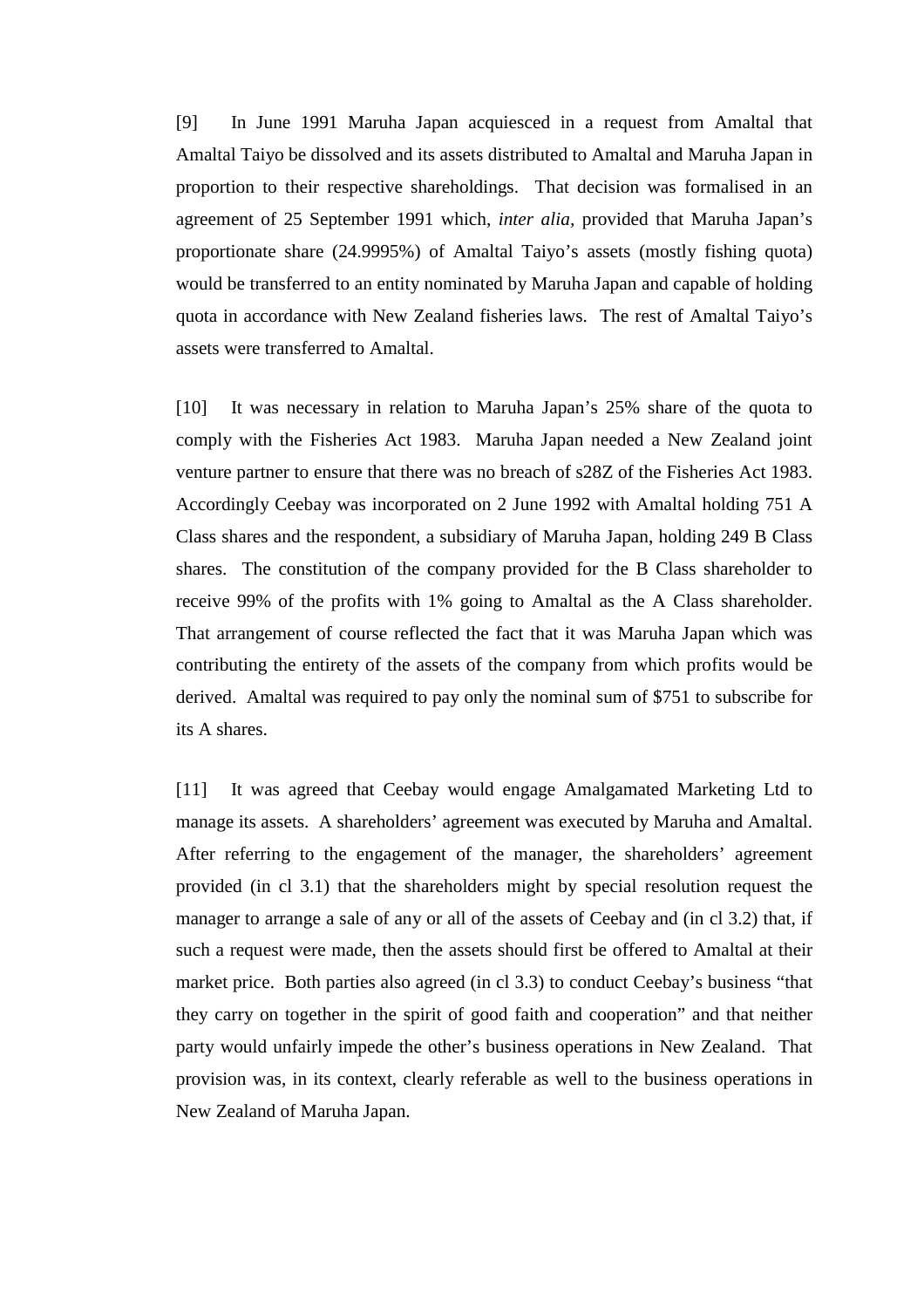[12] In cl 4.3 Amaltal agreed not to request the manager to arrange for Ceebay to enter into any lease or transfer of any of the assets with a related company (as defined) of the manager or Amaltal except with the consent of both shareholders. In cl 4.4 Amaltal covenanted not to permit or take any action to enable Ceebay to conduct any business other than owning, leasing, selling and otherwise dealing with the assets in accordance with the agreement.

[13] It was provided that the agreement should continue for so long as Amaltal and Maruha continued to be shareholders. But there were the following provisions:

- 5.2 Termination: In the event that Amaltal breaches any of its obligations hereunder this Agreement will immediately terminate.
- 5.3 Transfer Shares: Upon termination of this Agreement pursuant to Clause 5.2 Amaltal shall forthwith transfer its shares in the Company at [Maruha's] direction to a person legally capable of holding the shares in the Company without contravention of the Act.
- 5.4 Resignation of Officers: Upon termination of this Agreement pursuant to Clause 5.2 any officer of the Company appointed pursuant to the rights attached to Amaltal's shares in the Company shall immediately tender his/her resignation to the Company.
- [14] There were also these provisions:

### 6. CO-OPERATION

The parties undertake to use all efforts to co-operate with each other for the purpose of giving effect to this Agreement and to ensure the conduct of the business of the Company is at all times to be in terms of this Agreement and no party or any director or shareholder of any party shall do or omit to do any act or thing which may frustrate this Agreement.

## 7. ARBITRATION

The parties shall use their best endeavours to resolve any disputes between them in relation to this Agreement by consultation in a spirit of co-operation but if that shall fail, then by mediation or conciliation and only as a last resort by arbitration under the Arbitration Act 1908. The provisions of this clause shall not affect the provisions of clause 3.2 as to the settling of a price.

[15] Each shareholder held pre-emptive rights over the other's shares in Ceebay.

[16] In 1996 a new Fisheries Act was enacted. When it came into force Ceebay would be deemed an overseas person and therefore not allowed to hold fishing quota.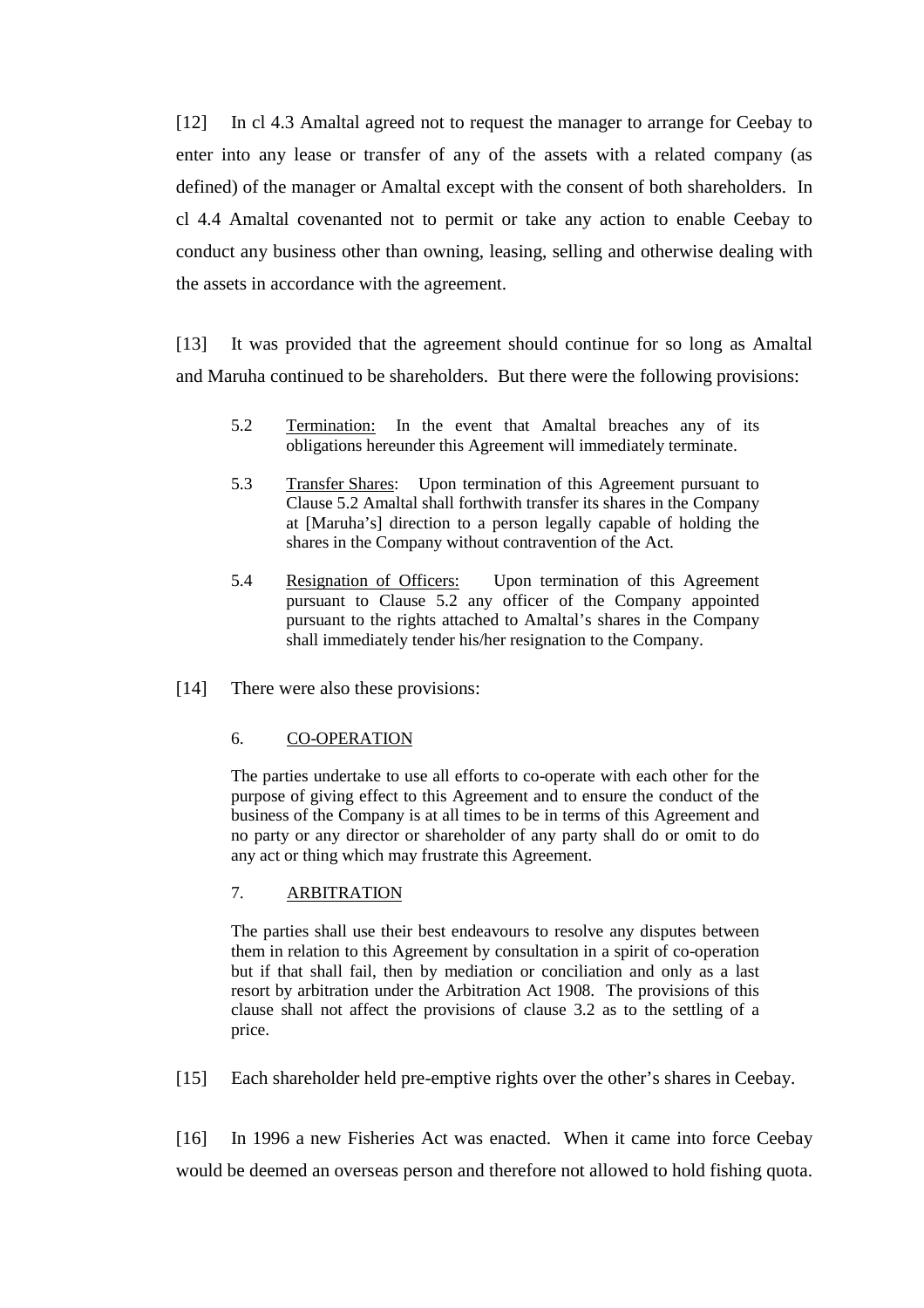But the Act was not brought into force before amending legislation was passed in 1999 enabling an overseas person which had previously been a lawful owner of quota, but was barred under the 1996 provisions, to obtain ministerial consent to hold or sell quota by application to the Overseas Investment Commission. That dispensation was however conditional upon consent being obtained from the Commission by 30 September 2000.

[17] Amaltal took the position that even before the passage of the 1996 Act the Ceebay structure had been unlawful under the 1983 Act and that accordingly, in terms of the earlier Act, the quota had already been forfeited to the Crown by operation of law. It refused to allow Ceebay to make any application to the Overseas Investment Commission under the 1999 amendment and it sought to acquire Maruha's shares in Ceebay at a significant discount, seeking to take advantage of the various difficulties being encountered by Maruha.

[18] Maruha had to go to the lengths of obtaining an injunction from the High Court requiring Amaltal to permit Ceebay to make the requisite application to the Commission for consent to hold quota. It was also successful in obtaining an injunction requiring Amaltal to permit Ceebay to continue leasing out its quota.

[19] Despite opposition from Amaltal, the Overseas Investment Commission then granted Ceebay's application to hold quota. Agreement was also reached by Maruha with the Ministry of Fisheries that, if it were indeed correct that the quota had been forfeited under the 1983 Act, it would be restored to Ceebay.

[20] Maruha considered that Amaltal's conduct in failing to co-operate in, and in fact obstructing, these applications had been in breach of its obligations of cooperation and good faith under the shareholders' agreement; that the agreement had thereby been terminated; and that Amaltal was now obliged to transfer its shares in Ceebay to Maruha pursuant to cl 5.3. The arbitrator agreed and so ordered. He found that there had been a lack of cooperation by Amaltal which was not the result of any genuine concern about forfeiture of the quota but was an attempt to secure a change in shareholding or a transfer of quota from Ceebay. The arbitrator was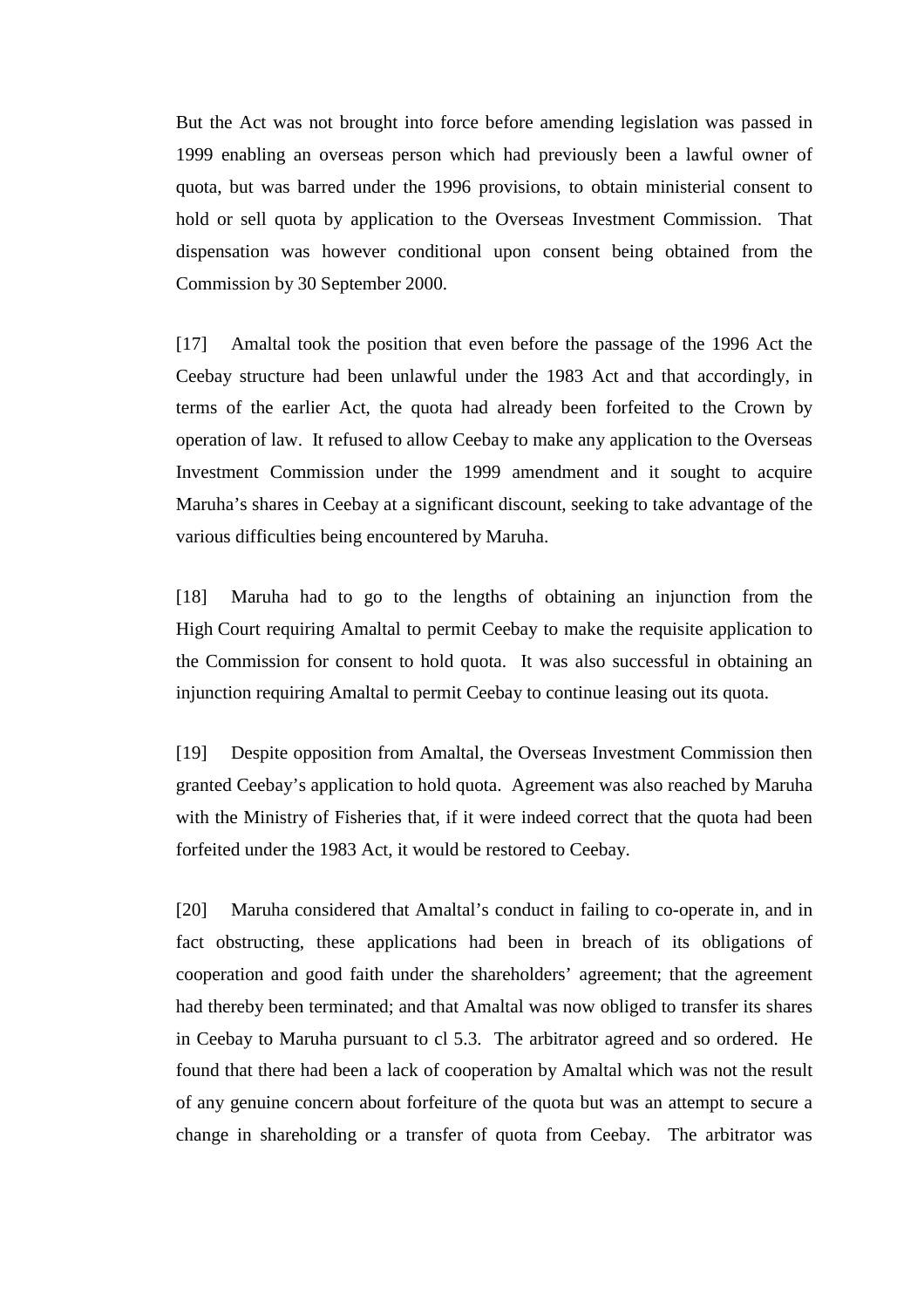satisfied that Amaltal's actions were at least in part designed to frustrate the agreement and could have had that result.

## [21] The arbitrator dealt in the following way with Amaltal's argument that clause

5.3 of the shareholders' agreement was an unenforceable penalty provision:

Penal provisions are not enforced because they are contrary to public policy. It is for that reason that for example it is likely that if a specified sum bears no relation to the actual loss the provision will be seen as penal. On the other hand genuine pre-estimates of loss will survive.

This however is an unusual case, in that the provisions in question in the context of the agreement are not designed merely to compensate for loss arising from breach, and they must be construed in that light. The agreement records a joint venture, anticipating the involvement of Maruha and Amaltal. It terminates if they cease to be the shareholders (cl. 5.1). The obligations on Amaltal are limited. Essentially they are confined to matters of good faith and co-operation and to dealings with the assets. Having regard to the fact that the only asset is the quota, and that originated through Maruha, the importance of those obligations is apparent, particularly in the light of Maruha's entitlement to 99% of any profit, and its responsibility to ensure Ceebay's outgoings are funded (cl. 4.2). The importance of good faith and co-operation is also recognised in cl. 3.3(b), which confirms that Amaltal's pre-emptive right to the quota was it having undertaken those very obligations under cl. 3.3(a). In the overall commercial picture, it is therefore not surprising that Maruha required and Amaltal was prepared to accept that Maruha's interests in Ceebay continuing to operate in fulfilment of the joint venture purposes should be paramount, particularly in a situation where Amaltal held in excess of 75% of the shareholding. In return for strict compliance with its obligations to ensure Ceebay flourished, Amaltal had the benefit of the two pre-emptive rights. As to the argument that any minor breach could put the termination clauses into operation, the de minimis principle must apply. If a breach was not able to be so described, then the provisions could not operate. Having regard to all the circumstances, I have reached the clear view that in this agreement these particular provisions cannot in the context of the agreement as a whole properly be classed as penal and contrary to public policy. I make no finding as to the value of Amaltal's shareholding as there is insufficient evidence to carry out that exercise with any degree of confidence. However, I am doubtful whether a premium for the value of the pre-emptive rights vested in Amaltal is in the region of that tentatively suggested by Mr Frankham. Factors which would have to be addressed include Maruha's lack of any intention to sell its shares or to purchase Amaltal's shares, the assumption that Amaltal is a willing seller on the open market to a willing buyer, and the possible effect of termination of the shareholders' agreement following the exit of Amaltal.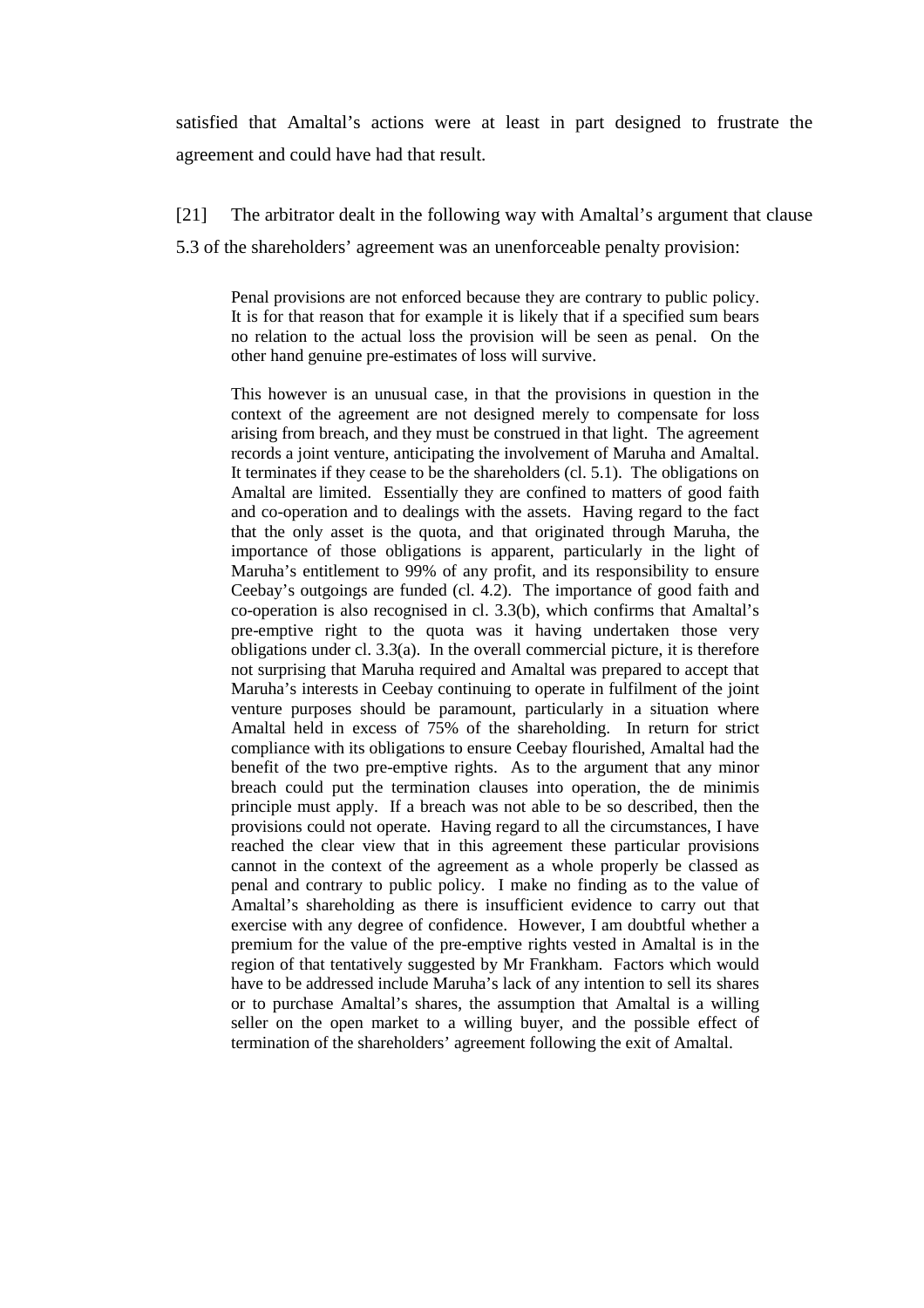#### **The High Court judgment**

[22] It had been put to Harrison J on behalf Amaltal that cls 5.2 and 5.3 of the shareholders' agreement were penalty provisions and unenforceable for reasons of public policy; that an award which allowed enforcement was thus itself contrary to public policy. Counsel for Amaltal had equated a rule of contract law based on an equitable notion of public policy with the term "the public policy of New Zealand" in Article 34(2)(b)(ii). In Harrison J's view this was wrong for two related reasons.

[23] First, he said, in the absence of a successful appeal in accordance with Article 5 of the Second Schedule, a party may only have recourse against an arbitral award by an application for setting aside in terms of Article 34(2) and (3). The award could be set aside, in the discretion of the Court, only if there were proof of any of the four nominated grounds in Article  $34(2)(a)$  – irrelevant in the present case – or if the subject matter of the dispute was not capable of settlement by arbitration (Article  $34(2)(b)(i)$ ) or "the award is in conflict with the public policy of New Zealand" (Article  $34(2)(b)(ii)$ ). Amaltal's application for leave to appeal had sought the setting aside of the award on a point of law. The same remedy was available where a party challenged an award on the ground that it was contrary to the public policy of New Zealand. The consequence of a successful challenge by either of these routes would be a refusal of recognition and enforcement.

[24] But Harrison J described these two routes of challenge as "mutually exclusive". In his view, the Act reflected a difference between rights based on a substantive error of law in the award (Article 5) and on those relating to method or process (Article 34). Counsel for Amaltal's substantive argument on the penalty point had proceeded as if the application were an appeal on a question of law from the award even though Amaltal had discretely and unsuccessfully applied for leave to appeal on the very same question. That, the Judge said, could not have been the legislative intent, especially where the Act prescribed two distinct routes to the same remedy.

[25] Secondly, the Judge was not satisfied that an award enforcing a contractual provision, which for reasons of public policy emanating in equity should be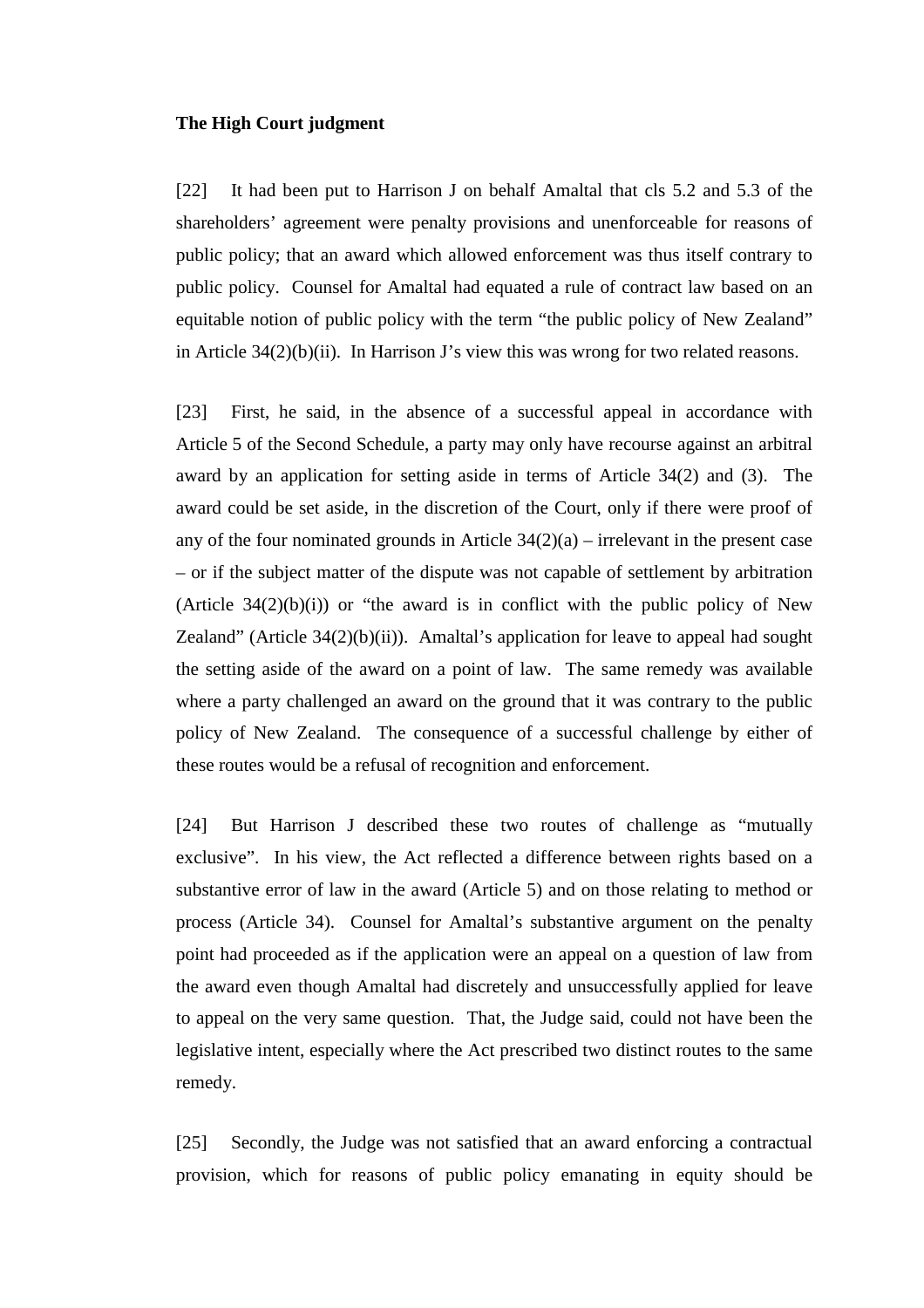unenforceable, was the same as an award "in conflict with *the* public policy of New Zealand". He said that the broad equitable concept of public policy, applied to contractual dealings between individuals, did not appear to equate with the "weightier notion" of the public policy of New Zealand. The latter implied more in the nature of sovereign importance – that the award threatened a State's welfare or was truly injurious to the public good or its enforcement would be wholly offensive to the ordinary reasonable and fully informed member of the public on whose behalf the powers of the State were exercised, citing *Deutsche Schachtbau-und Tiefbohrgesellschaft mbH v Shell International Petroleum Co Ltd* [1990] 1 AC 295 (CA), per Lord Donaldson MR at 316. Under Article 34 the Court was primarily concerned with the arbitration process itself, not the substantive decision. Harrison J's judgment, Article 34 (along with Article 36 dealing with the grounds for refusing recognition or enforcement) was directed towards something much more fundamental to the national interest than where the termination and forfeiture provisions in an otherwise valid contract – one whose purpose was not to achieve an unlawful object – were penal. He said the rule against penalties grew out of equity's concern that one party might use contractual rights to take advantage of another's misfortune. Its object was to grant relief against the hardship inflicted by the common law. It was not concerned with the more basic questions about the legality or otherwise of the contract itself. The Judge accordingly found that Amaltal had not satisfied the jurisdictional basis for setting aside or refusing to recognise and enforce the award.

[26] However, if he were wrong in that conclusion, and there were jurisdiction, Harrison J took the view that cl 5.3 of the agreement was not a penalty clause. He substantially agreed with the arbitrator's reasoning. The arbitrator had been unable to make a finding on the value of Amaltal's shareholding at the date the contract was entered into and had doubted whether Amaltal's pre-emptive rights had the value ascribed to them by the accounting expert called for Amaltal. Harrison J was not prepared to undertake a valuation exercise afresh on the basis of documents submitted by agreement on the application.

[27] Further, on the assumption that Amaltal's shares had some value at the relevant time, there was nothing to suggest that cls 5.2 and 5.3 were not the parties'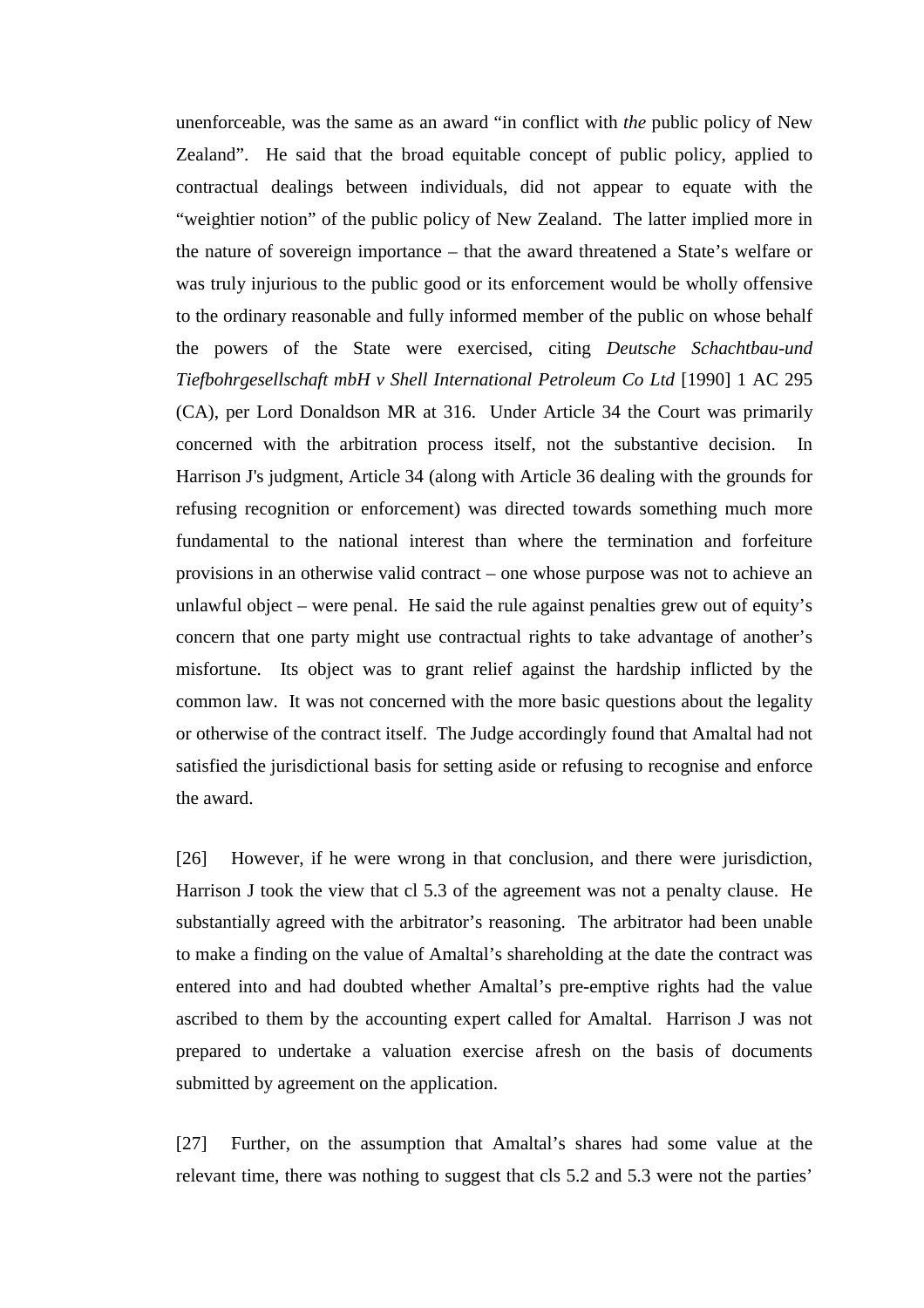genuine pre-estimate of the damage that Maruha, as the beneficial owner of the quota and enjoying the sole right to profit, might suffer in the event of Amaltal's default, whatever the degree of severity, in performing any of its limited duties.

[28] The Judge also indicated that he would, even if finding for Amaltal on the issues of jurisdiction and penalty, have declined to exercise his discretion to set aside the award or refuse to enter it as a judgment. The substance of the dispute was whether or not Amaltal was in breach of its contractual obligations. The arbitrator had found affirmatively. Amaltal could not impeach the award itself by challenging the enforceability of the remedy granted by the arbitrator. The substance of his decision was not in issue. Assuming cls 5.2 and 5.3 were penalties, Harrison J said that he would have exercised his discretion to vary the award by directing termination of the agreement and forfeiture of shares, with compensation to be fixed by an independent party. As the integrity of the award itself was unassailable, he said he would not have had any grounds to set it aside.

## **Submissions for Amaltal**

[29] For the appellant, Mr Hodder said that the Judge was wrong to find that there was no jurisdiction for the High Court to set aside the award as in conflict with the public policy of New Zealand. Counsel for Maruha was not attempting to support the Judge's erroneous reasoning that appeals on questions of law under Article 5 and applications under Article 34 were mutually exclusive. No such exclusivity was apparent in the Act or in relevant High Court Rules. Articles 34 and 36 set the exceptions to the limits on intervention in an award found in Article 5. They are not limited to the processes leading to the making of the award. Under Article  $34(2)(a)(i)$  and (iii) the underlying contract can be examined to ensure that the processes of the High Court are not abused by the use of enforcement machinery in respect of an award which fails to meet "minimum standards". That was said to justify a "non-constrained" reading of "public policy" in (b)(ii). Such a reading would be consistent with indications given in the *travaux preparatoires* of the UNCITRAL Model Law on International Commercial Arbitration on which the First Schedule is based. Counsel said there is no sound reason to confine the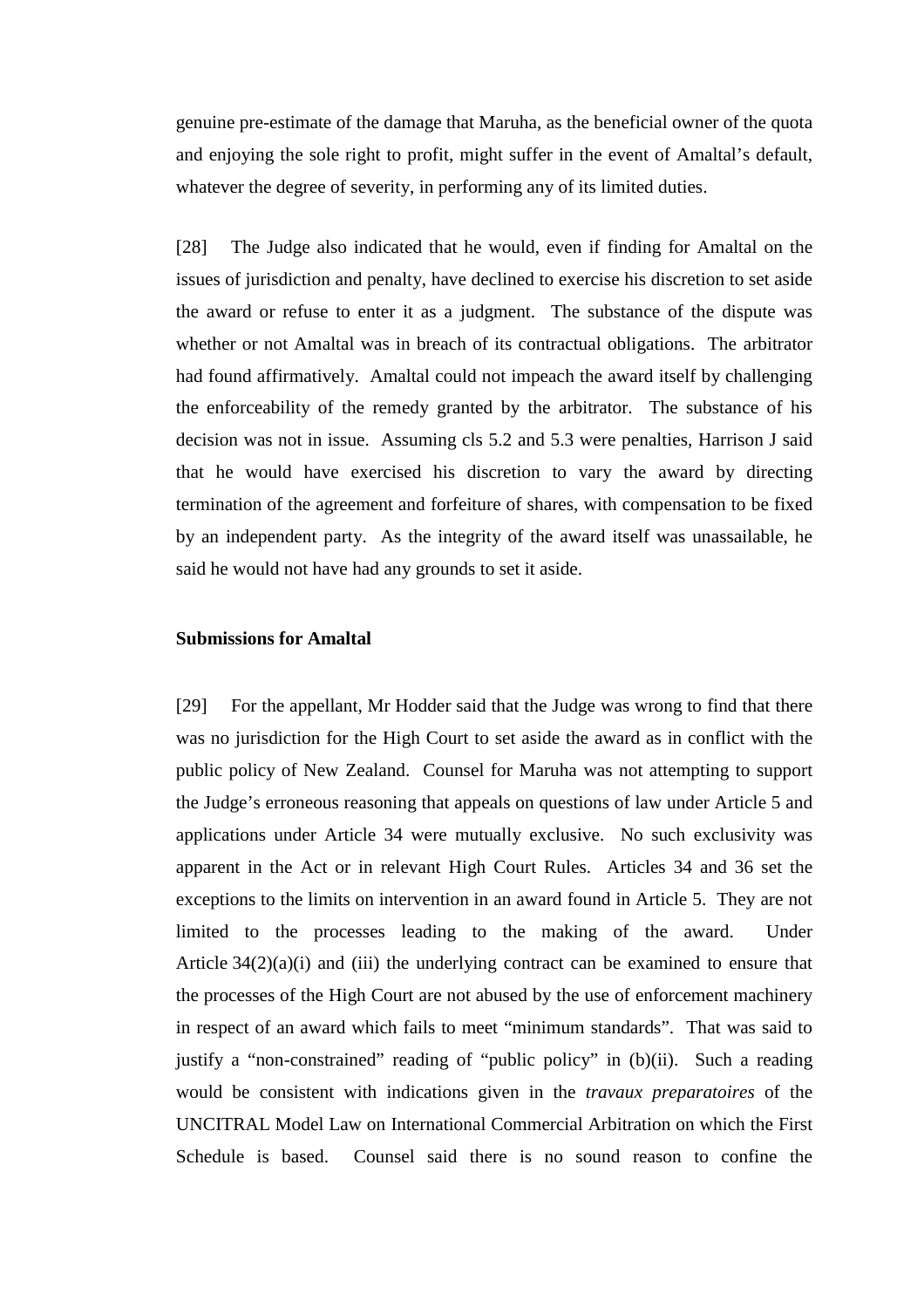circumstances in which a question of public policy may be raised. It is not limited to fraud, corruption or breach of natural justice, the matters which, on the recommendation of the Law Commission - departing in this respect from the Model Law - were specifically mentioned in Articles 34(6) and 36(3).

[30] It was submitted that the Court could examine the reasons given by the arbitrator. They constituted part of the award. It would not be in the public interest that the Court's processes could be used to enforce something which the Court would not itself have ordered.

[31] Mr Hodder further submitted that the penalty rule was not an equitable gloss on contractual bargaining power but a long-established public policy rule against any system of private fines or civil punishment. In *Bridge v Campbell Discount Co Ltd* [1962] AC 600, 622, Lord Radcliffe had said that the refusal to sanction legal proceedings for penalties was "a rule of the court's own, produced and maintained for purposes of public policy".

[32] It was submitted for the appellant that the rule against penalties had application to agreements requiring transfer of property (*Jobson v Johnson* [1989] 1 WLR 1026) and that enforcement of cls 5.3 and 5.4 would deprive Amaltal of property rights of real value and would amount to imposition of a penalty. The effect of the clauses was that upon *any* breach of *any* of Amaltal's obligations under the agreement it must forfeit its shares in Ceebay. The provisions were not a genuine pre-estimate of anticipated damage from breach. In some instances the result of enforcement would be disproportionate to the breach, for example under cl 4.3 where Amaltal had covenanted that it would not request the manager to arrange for Ceebay to enter into any lease or transfer of any of the assets with any person or corporation which was a related company, shareholder or associated person of the manager or Amaltal.

[33] Mr Hodder said that there was valuation evidence that forfeiture would be a material and disproportionate penalty. The arbitrator had without good reason failed to apply the penalty rule in these circumstances. Contrary to the view taken by the Judge, the remedy ordered by the arbitrator was an essential part of the award and it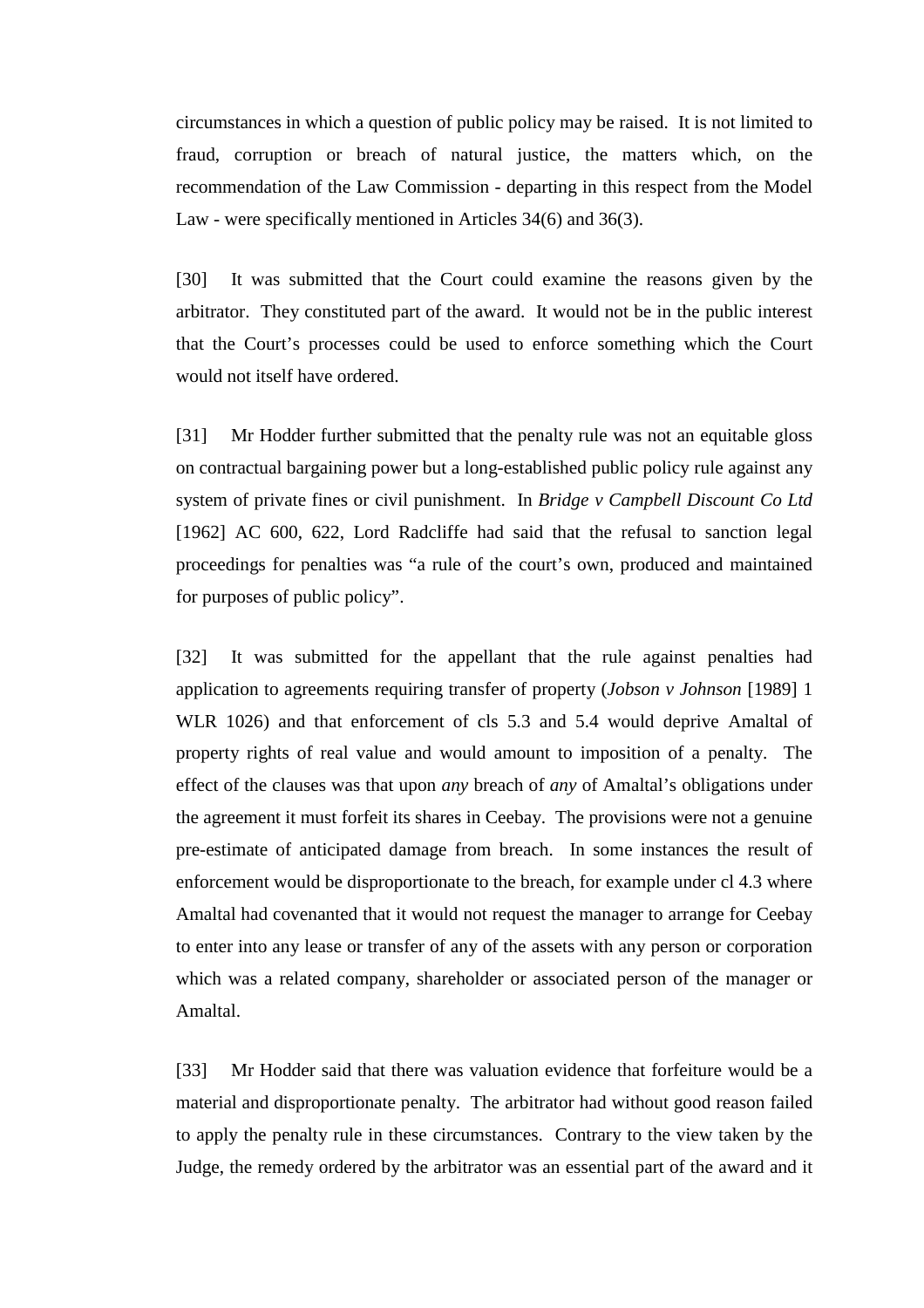should have been set aside. It was submitted that the penalty rule did not permit an exercise of discretion concerning whether to order enforcement of the agreement: a penalty was simply not enforceable.

#### **Submissions for Maruha**

[34] It was submitted by Mr Miles QC that the High Court had no jurisdiction on an application under Article 34 to examine whether cls 5.3 and 5.4 were penalty clauses. In the absence of exceptional circumstances the Court was not permitted to review the arbitrator's statement of law, findings of fact or application of facts to the law. The arbitrator had found that the clauses were not penal. On an application under Article 34 (as distinct from an application under Article 5) that must be taken to be correct. In any event, Mr Miles said, the penalty rule is not a rule of public policy in terms of that Article, which is concerned only with matters of sovereign importance. Counsel did, however, accept, contrary to the view taken by Harrison J, that where a matter is truly one of public policy in this sense both substantive and procedural questions can be examined, subject to the bar on reopening the findings of fact and law. In short, Mr Miles submitted, the High Court must even in a matter of sovereign importance accept the arbitrator's award and ask merely whether on a reading of the award it is in conflict with a public policy of New Zealand. The Court is concerned with the decision, not with the reasoning. An arbitrator's decision to enforce a contract which the arbitrator has found to be illegal would be set aside, but not so where the arbitrator found that the contract was not illegal. This was said to be consistent with the history of the Model Law and of Article V of the New York Convention for the Recognition and Enforcement of Foreign Arbitral Awards 1958 which provided the basis for drafting the setting-aside grounds in the Model Law.

[35] The contended approach was also said to be consistent with case law on the Article. Mr Miles submitted that in England, following the majority decision of the Court of Appeal in *Westacre Investments Inc v Jugoimport – SPDR Holding Co Ltd* [2000] QB 288, the likely position was that the Court had no jurisdiction to go behind the award on policy grounds. The Court would not intervene on such grounds unless the award recorded that the underlying contract was illegal, as in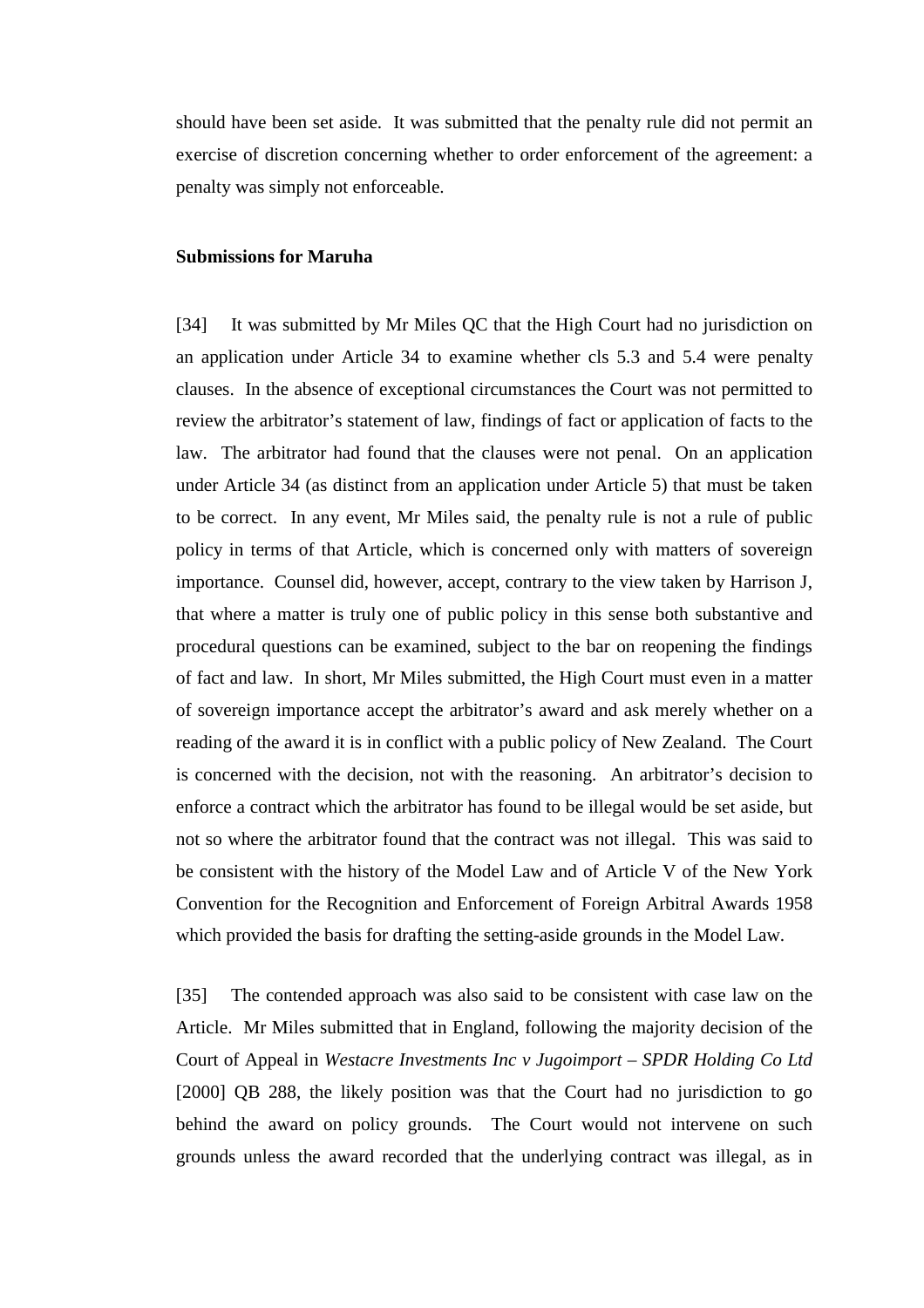*Soleimany v Soleimany* [1999] QB 785, or the underlying subject matter was clearly in conflict with public policy, such as an agreement between robbers to share the proceeds of their crime. Public policy concerned fundamental principles of law where enforcement would violate basic notions of morality and justice or be clearly injurious to the public good. This was not so where there was merely an allegation concerning a penalty clause. Mr Miles argued that a rule simply based on a concern for bilateral justice between contracting parties would not normally be a matter of public policy within Article 34.

[36] It was further submitted that the penalty rule is not in fact based on public policy but on the desire to relieve against oppression or inequality of bargaining power where it would be unconscionable for a party to take advantage of a contractual provision.

[37] The respondent also submitted that the arbitrator had correctly determined that cls 5.2 and 5.3 were not a penalty. They did not operate *in terrorem*. No evidence had been adduced suggesting that the shares had more than nominal value when the shareholders' agreement was entered into. The only payment by Amaltal had been \$751. The shares were effectively "gifted" to it by Maruha. Its obligation to act in good faith and to co-operate with Maruha was essential to the success of the company. It could not be said to be inequitable, unconscionable or oppressive for Amaltal to be required to return to Maruha the very property given to Amaltal in exchange for covenanting to so act. The clauses were simply an agreed procedure for cancellation of the agreement and the return of property. There was no windfall for Maruha.

## **A preliminary matter**

[38] Before moving to the issues on the appeal, we should deal with a preliminary matter. We agree with counsel that the Judge's characterisation of the respective processes under Articles 5 of the Second Schedule and 34 of the First Schedule as "mutually exclusive" is not sustainable. We can see no reason why an appeal on a point of law under Article 5 cannot put in issue errors of process by the arbitrator as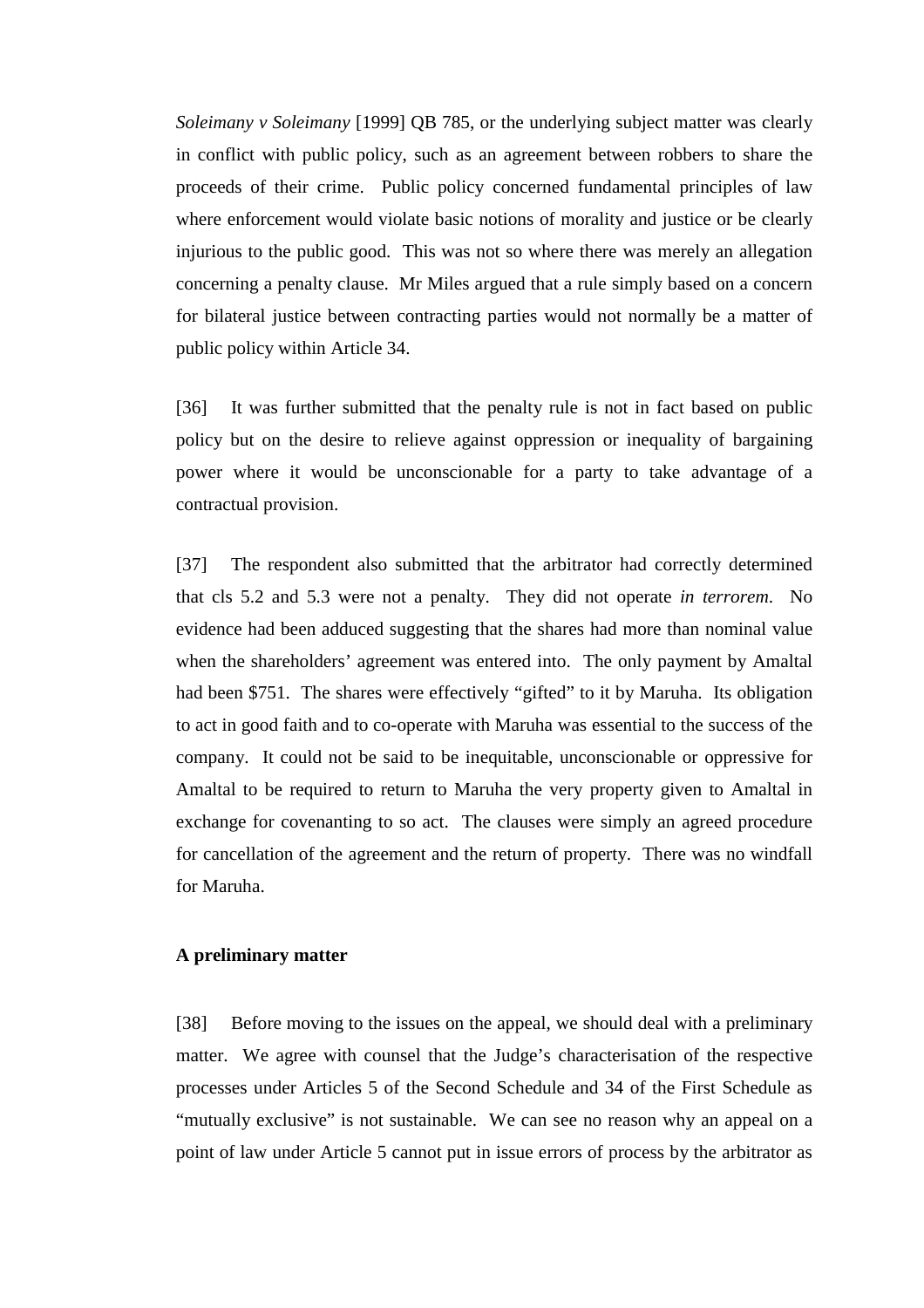well as errors of substantive law. (Both can be grounds for setting aside under Article 34: see para [43] below).

[39] Although in exercising its discretion whether to grant leave for an appeal the Court, consistently with international practice reviewed in *Gold and Resource Developments v Doug Hood*, must take a restrictive approach, there is good reason to give the words "any question of law arising out of the award" a broad interpretation. It is desirable that where Article 5 applies a party wishing to challenge an award should be able to include all grounds within a single application, rather than having to bring, as well, an application under Article 34, as Amaltal thought it necessary to do in this case.

[40] It follows that where an issue falling within Article 34, such as a question about the public policy of New Zealand, has been squarely raised by a party in reliance on Article 5 and rejected, it may well be an abuse of process for the party to seek to canvass it again by means of an Article 34 application. The determination under Article 5 may also give rise to an issue estoppel. As no argument on abuse of process or issue estoppel was pursued by the respondent we need say no more about that matter, save to express agreement with the comment made by Mr Miles that it seems unlikely that Parliament would have intended that in ordinary circumstances a party could successively argue the same error of law under both articles.

# **Scope of "public policy"**

[41] Paragraphs (1) to (4) of Article 34 of the First Schedule to the Arbitration Act 1996 closely follow Article 34 of the Model Law. Upon the recommendation of the Law Commission, paras (5) and (6) were added. The first of these has no relevance in the present case. As para (6) itself indicates, it was introduced for the avoidance of doubt and without any intention of limiting the generality of para  $(2)(b)(ii)$  under which the High Court can in its discretion set aside an award if it is in conflict with the public policy of New Zealand.

[42] Paragraph (6) declares that two particular things are in conflict with that public policy: if the making of the award was induced or affected by fraud or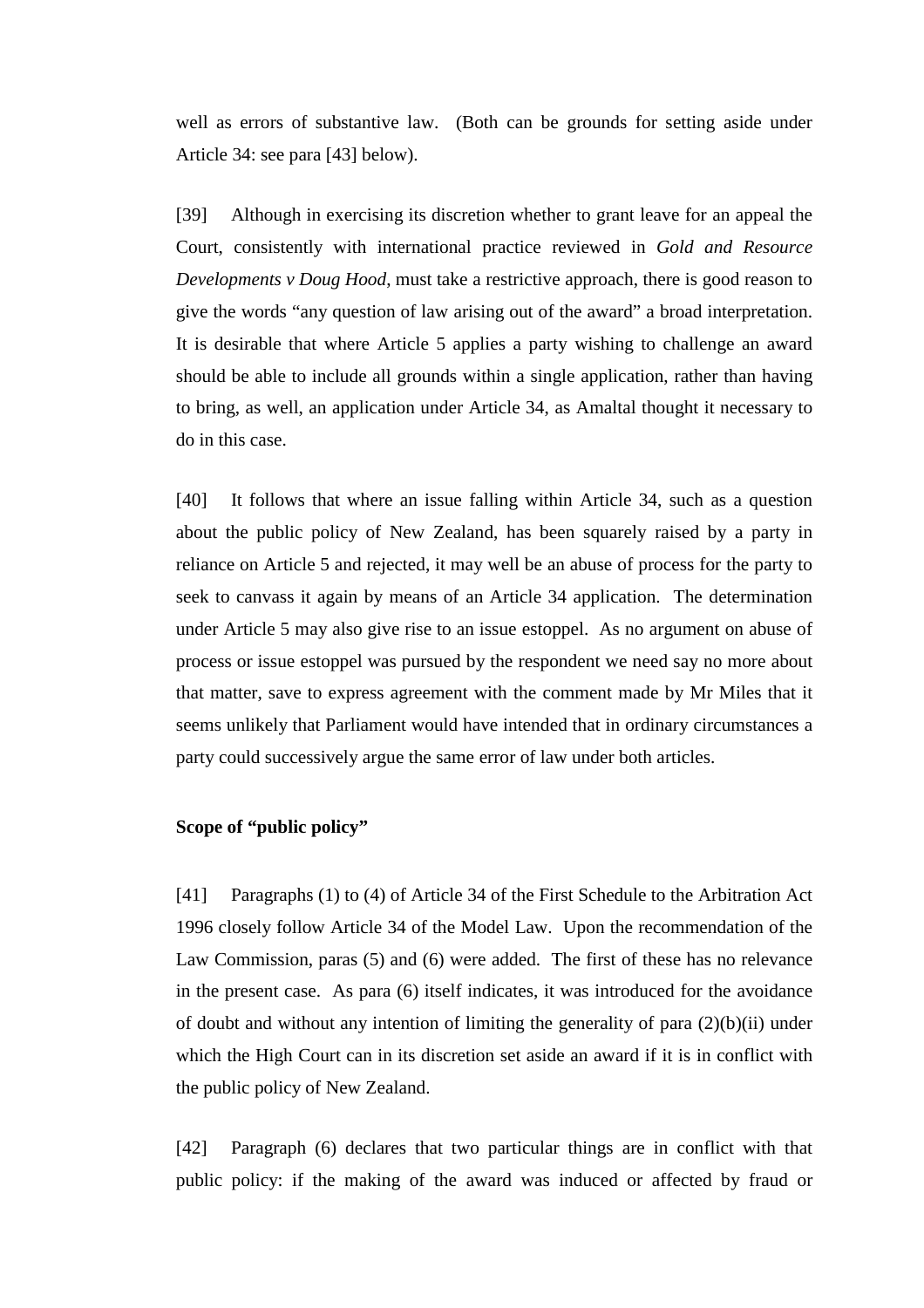corruption or if a breach of the rules of natural justice has occurred during the arbitral proceedings or in connection with the making of the award. These may well be occurrences of such seriousness that they would be regarded as in conflict with public policy of a state, in this instance New Zealand, under the Model Law and also under the New York Convention from which the grounds for setting aside under the Model Law were taken.

[43] A legislative history of Article 34 of the Model Law is to be found in Holtzmann and Neuhaus, *A Guide to the UNCITRAL Model Law on International Commercial Arbitration: Legislative History and Commentary* pp911 et seq. Interestingly, the *travaux preparatoires* reflect a concern of delegates that the expression might be restricted to substantive questions only. The United Nations Commission on International Trade Law therefore expressly stated, in its Report of 21 August 1985, that the wording "the award is in conflict with the public policy of this State" was not to be interpreted as excluding instances or events relating to the manner in which an award was arrived at. The report also stated (at para 297) the Commission's understanding that the term "public policy" as used in the New York Convention and many other treaties covered "fundamental principles of law and justice in substantive as well as procedural respects".

[44] In the United States a "narrow reading" had been given to the public policy defence under the New York Convention by the Court of Appeals for the Second Circuit which said in *Parsons & Whittemore Overseas Co Inc v Sociéte Générale De L'Industrié Du Papier (RAKTA)* 508 F 2d 969 (1974) at 974 that enforcement of foreign arbitral awards might be denied on the basis of that defence only where enforcement "would violate the forum state's most basic notions of morality and justice". Likewise the English Court of Appeal, speaking through Sir John Donaldson MR in *Deutsche Schactbau* [1990] 1 AC 295 at 316, said that although considerations of public policy could never be exhaustively defined, it had to be shown that there was some element of illegality or that the enforcement of the award would be clearly injurious to the public good or, possibly, that it would be wholly offensive to the ordinary reasonable and fully informed member of the public on whose behalf the powers of the state are exercised.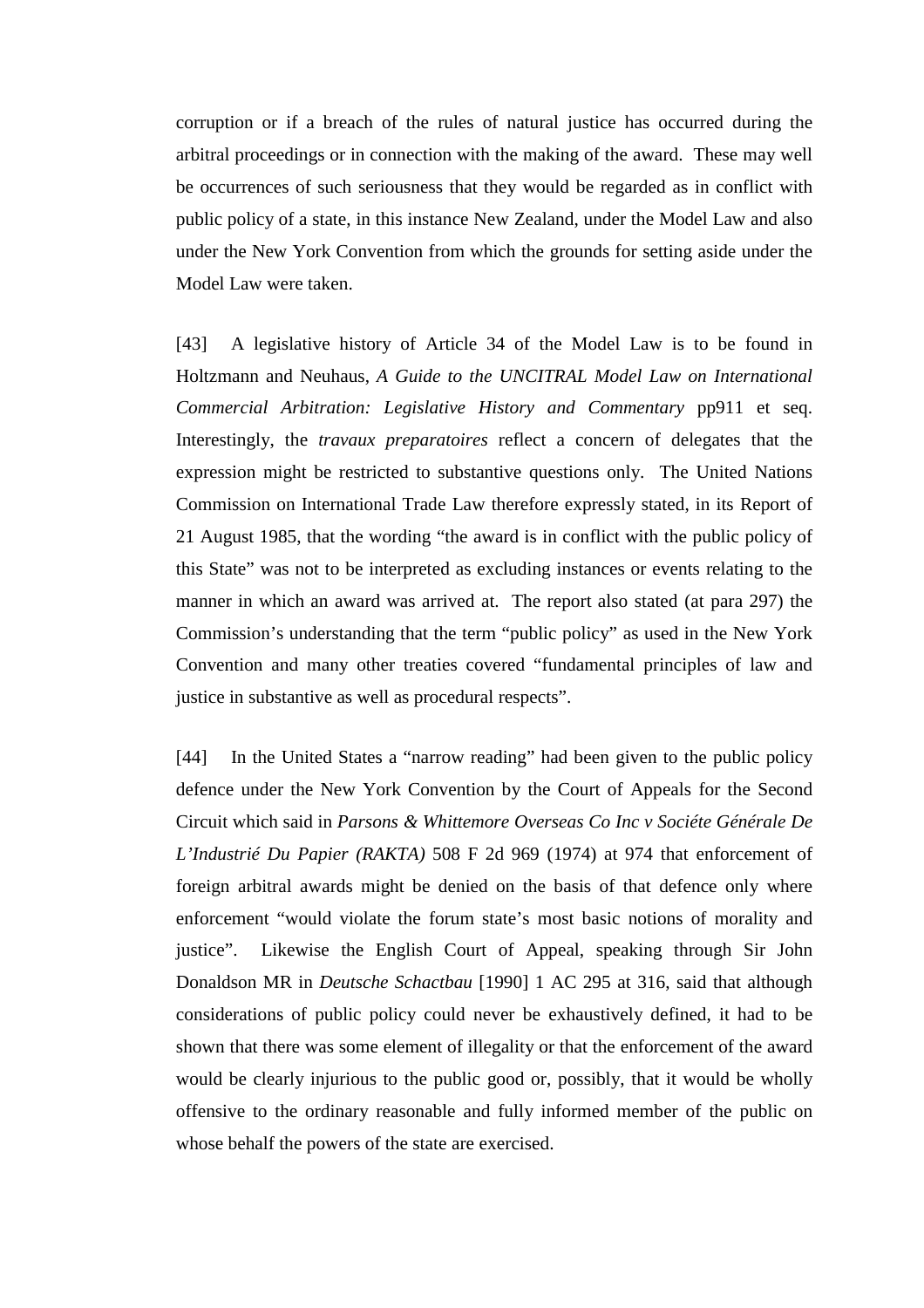[45] A narrow construction has also found favour in the courts of Ontario where the Court of Appeal said in *Boardwalk Regency Corp v Maalouf* (1999) 6 OR (3d) 737 at 743 that the common ground of all expressed reasons for imposing the doctrine of public policy was "essential morality", cautioning however that it must be "more than the morality of some persons and must run through the fabric of society to the extent that it is not consonant with our system of justice and general moral outlook to countenance the conduct, no matter how legal it may have been where it occurred" (the award in the case being a foreign award).

[46] Another way in which the matter has been expressed has been to say that the enforcement of an award will be contrary to public policy where the integrity of the court's processes and powers will thereby be abused: *Soleimany v Soleimany* at 800. An award whose confirmation can be seen to damage the integrity of the court system will not be enforced.

### **The degree of scrutiny of the award**

[47] Assuming that the subject matter of an arbitration has required the arbitrator to make a determination on a matter capable of raising some fundamental principle of law and justice – a classic instance being the illegality of the subject contract – when will the court intervene on an application under Article 34 which asserts a conflict with public policy? In principle, it might be thought that unless it is obvious that what has occurred is contrary to public policy in the sense just discussed, the limited nature of judicial review of arbitral awards will require that the arbitrator's findings of fact and law be respected. (If Article 5 applies, an appeal may of course be able to be brought against a finding of law, subject to the restraints described in *Gold & Resource Developments).*

[48] There have been two recent English Court of Appeal cases, *Soleimany v Soleimany* and *Westacre Investments v Jugoimport,* concerning the way in which an allegation that enforcement of an award would be contrary to public policy should be approached. Both were concerned with illegality, actual or alleged.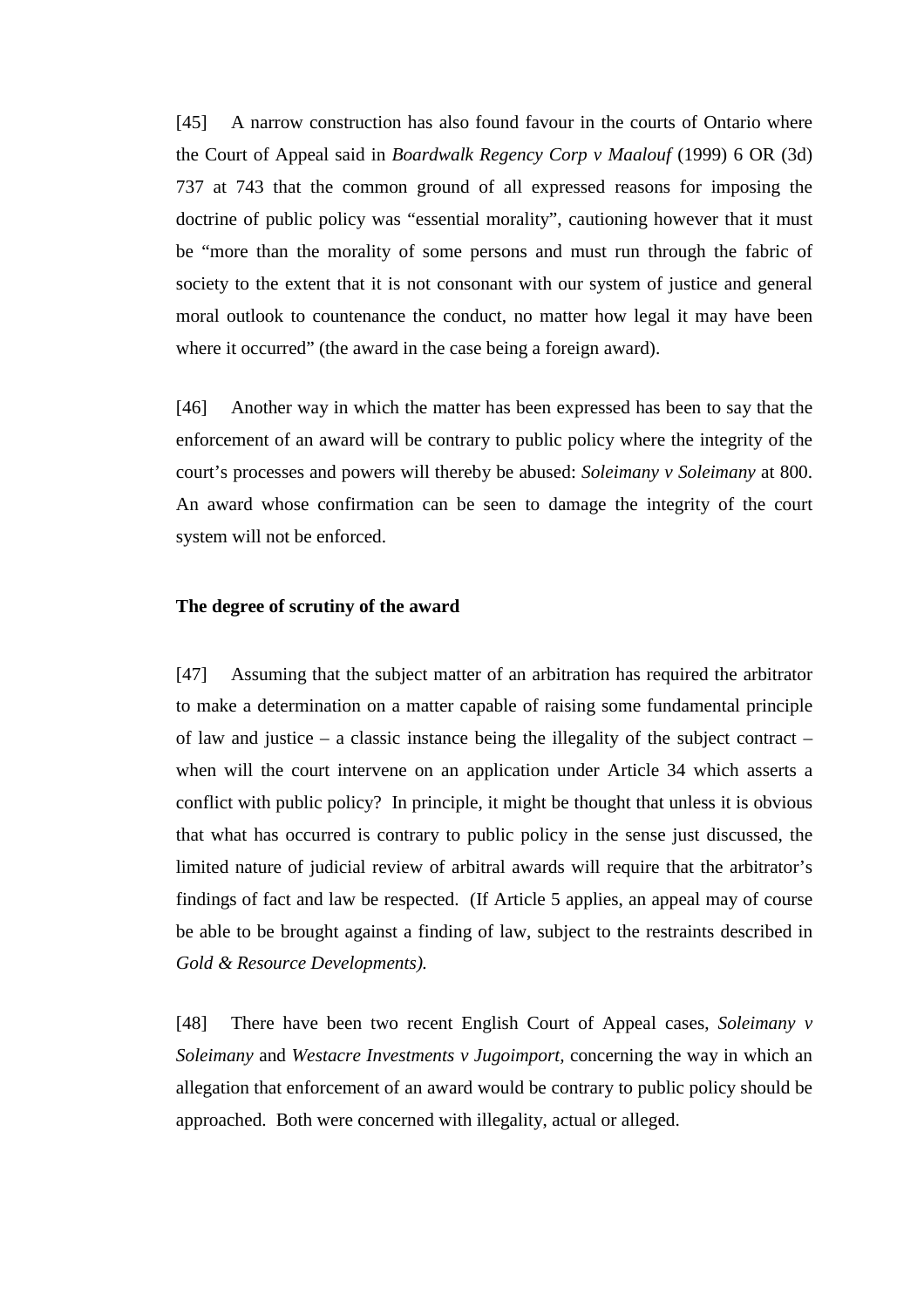[49] In *Soleimany* an arbitration before the Beth Din concerned contractual arrangements between two Jews about the export of carpets from Iran for sale in the United Kingdom. It emerged in the course of the arbitration that such export was illegal under the law of Iran. The arbitrators, who were applying Jewish law, expressly referred to the illegality under Iranian law of the parties' transaction but nevertheless made an award to the plaintiff for a sum of money as his share of the profits of the venture. The arbitrators considered the illegality to be of no relevance under Jewish law. The Court of Appeal declined to enforce the award in England. It sought to draw a distinction between, on the one hand, agreements of an immoral or illegal nature which were incapable of being the subject of arbitration, so that an arbitration provision was itself invalid, instancing an agreement between highwayman to arbitrate their differences and, on the other hand, arrangements alleged to involve illegality where an agreement to arbitrate could give an arbitrator jurisdiction to decide upon whether there had actually been any illegality. In the former type of case, where there was "palpable illegality", it might be that an English court would declare that there was no arbitrable dispute on the ground that an arbitrator could not lawfully enforce the contract.

[50] Because of the way the matter had come before the arbitrators in *Soleimany* – under an arbitration agreement referring existing disputes over proceeds of sale to arbitration, with the illegal aspect of the joint venture coming to attention only during the arbitration – the Court was of the opinion that the arbitration agreement itself was valid and that it was within the jurisdiction of the arbitrators to consider the question of illegality in so far as it might affect the rights of the parties. But, although the arbitrators had jurisdiction to make the award, the interposition of an award did not, in the opinion of the Court, isolate the successful party's claim from the illegality which gave rise to it.

[51] In the case before it the Court refused to enforce the award on the public policy ground because it had been found by the arbitrators that the contract was illegal by the law of Iran, a country in which it was to be performed. An award purporting to enforce an illegal contract was not enforceable. It was therefore unnecessary for the Court to consider what the position might be where an arbitrator had found that a contract was not illegal or had delivered an award without reasons.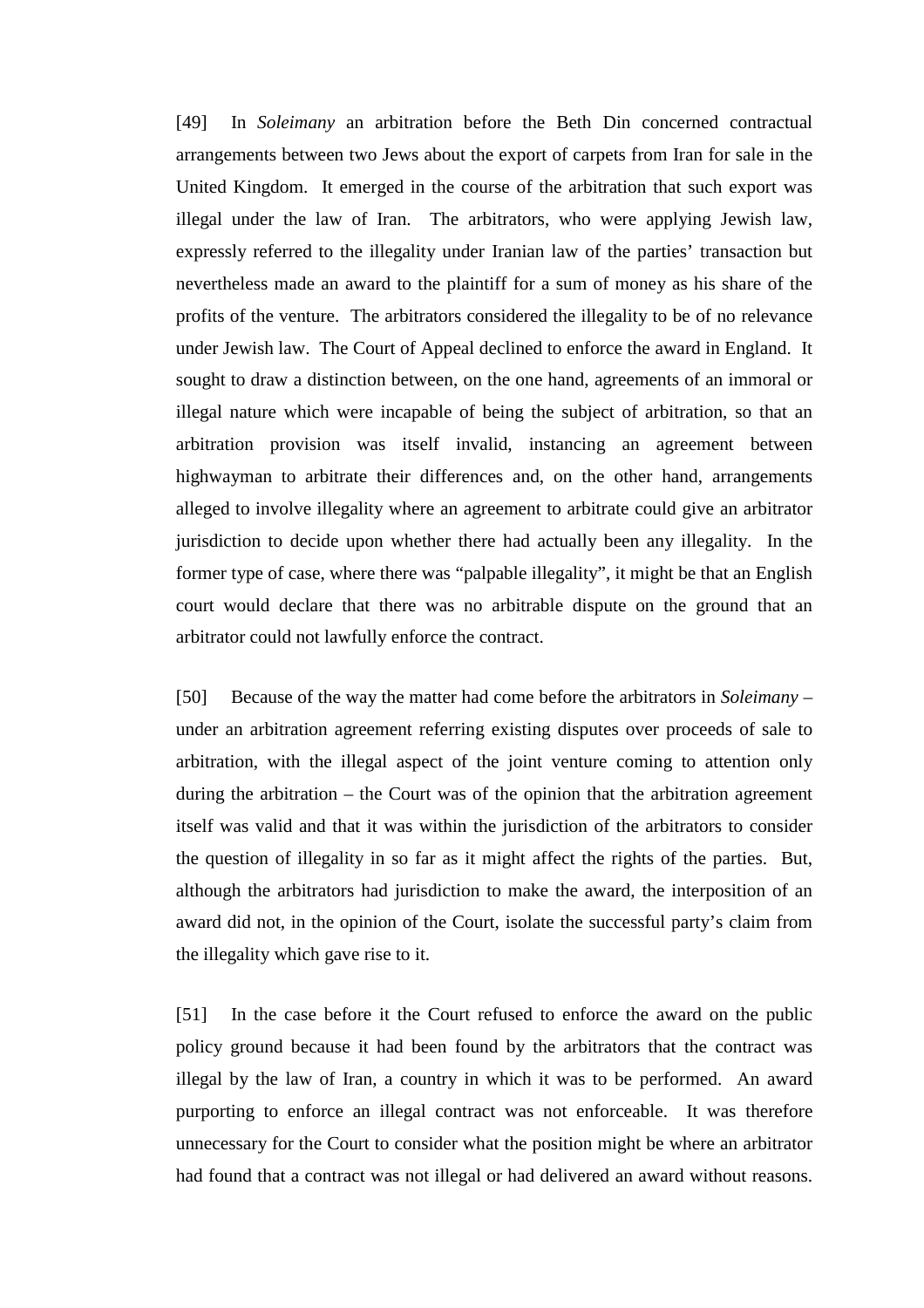The Court, however, expressed the view that, if there was what it called prima facie evidence from one side that the award was based on an illegal contract, there should be further inquiry "to some extent":

Is there evidence on the other side to the contrary? Has the arbitrator expressly found that the underlying contract was not illegal? Or is it a fair inference that he did reach that conclusion? Is there anything to suggest that the arbitrator was incompetent to conduct such an inquiry? May there have been collusion or bad faith, so as to procure an award despite illegality? Arbitrations are, after all, conducted in a wide variety of situations; not just before high-powered tribunals in international trade but in many other circumstances. We do not for one moment suggest that the judge should conduct a full-scale trial of those matters in the first instance. That would create the mischief which the arbitration was designed to avoid. The judge has to decide whether it is proper to give full faith and credit to the arbitrator's award. Only if he decides at the preliminary stage that he should not take that course does he need to embark on a more elaborate inquiry into the issue of illegality. (p800)

[52] The Court of Appeal considered that this approach accorded well with the rule that there could be a bona fide compromise of an issue as to whether a contract was illegal.

[53] In *Soleimany* the judgment of the Court was delivered by Waller LJ. In the later case of *Westacre* he gave the principal judgment but the other members of the court, Mantell LJ and Sir David Hirst, tentatively took a different position concerning whether a court should embark upon an inquiry when there was prima facie evidence of illegality. *Westacre* concerned an award on a consultancy contract said to be contrary to public policy because it had been for procuring sales of equipment in Kuwait by fraud through bribery or other illicit conduct. The contract had provided for arbitration of disputes. The allegation of illegality had been a central issue of the arbitration, under Swiss law, and the arbitrators had found that performance of the contract would not have been illegal by the laws of Kuwait. On the facts as they appeared from the award and its reasons, the underlying contract did not infringe public policy.

[54] Waller LJ, in the minority on this point, nevertheless favoured allowing the facts to be reopened because of certain material placed before the Court by affidavit suggesting that witnesses at the arbitration had given perjured evidence. His Lordship described the Court as performing a balancing exercise between competing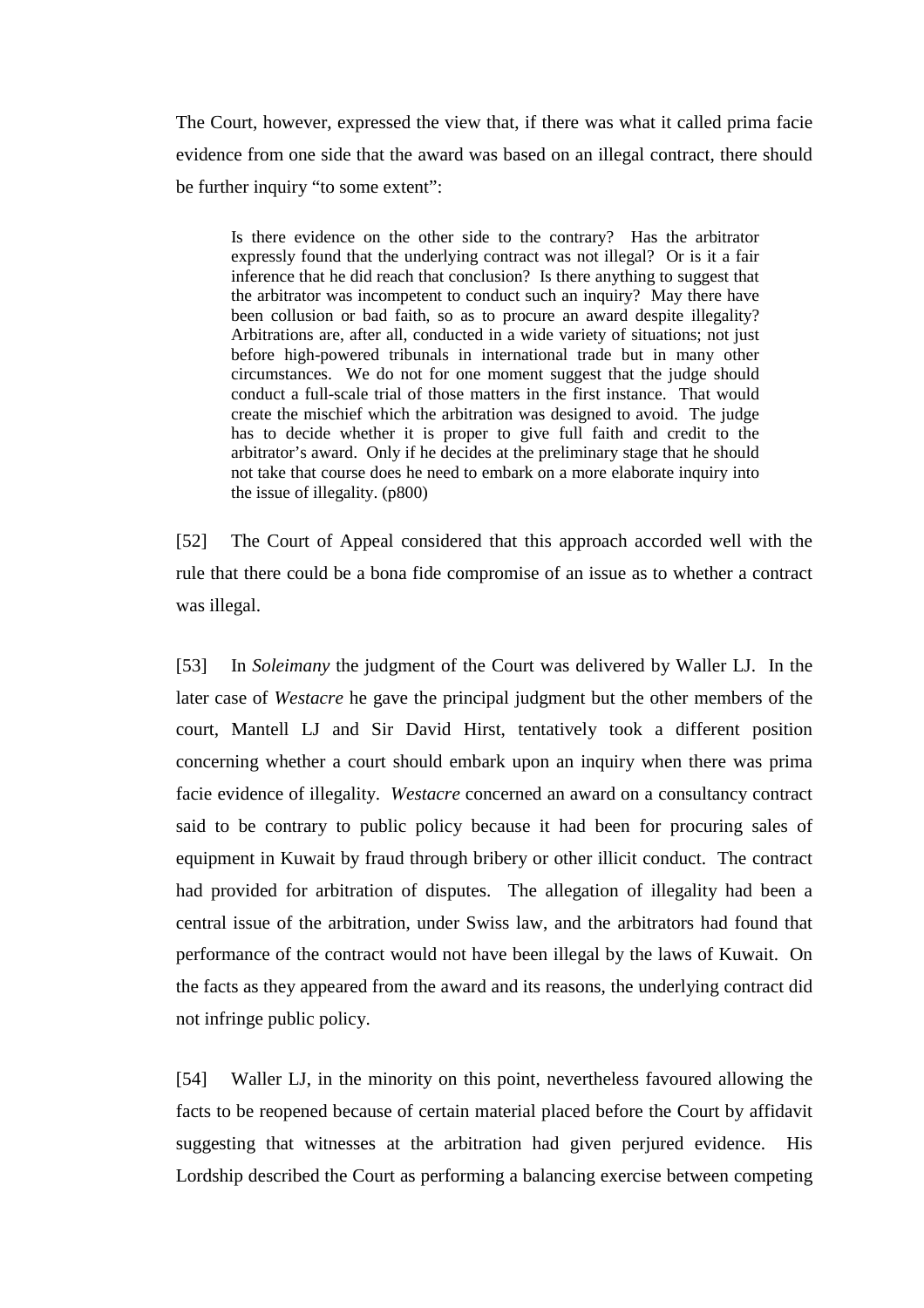policies of finality and illegality – "between the finality that should prima facie exist particularly for those that agree to have their disputes arbitrated, against the policy of ensuring that the executive power of the English court is not abused" (p314). The pertinent factors were, in his view, the nature of the illegality, the strength of the case that there was illegality and the extent to which it could be seen that it was addressed by the arbitral tribunal.

[55] Mantell LJ and Sir David Hirst took the position, however, that from the award itself it was clear that bribery had been the central issue. The allegation had been made, entertained and rejected. Without fresh evidence there could be no justification for refusing to enforce the award. They had difficulty with the concept, mentioned in *Soleimany*, of "some kind of preliminary inquiry short of a full-scale trial" to be embarked upon whenever there was prima facie evidence the award was based on an illegal contract. They had even greater concerns about its application in practice. In the present case, in their view, any such inquiry would inevitably have led to the conclusion that the attempt to reopen the facts should be rebuffed. The contract had been a straightforward commercial contract. The arbitrators had specifically found it was not illegal. There was nothing to suggest incompetence on the part of the arbitrators. There was no reason to suspect collusion or bad faith in the obtaining of the award. The seriousness of an alleged illegality was not a factor to be considered at the stage of deciding whether or not to mount a full-scale inquiry.

#### **The present case**

## *(a) A question of public policy*

[56] The issue is whether the rule that a penalty clause in a contract is unenforceable is to be regarded as a matter of public policy for the purposes of Article 34 in the sense that that rule is a fundamental principle of law and justice. In our view, however, the rule is simply a branch of equity's relief jurisdiction, supplemented by developments in the common law courts (*Law v Local Board of Redditch* [1892] 1 QB 127 at 134), whereby oppression of a party to a contract may be prevented. When Lord Radcliffe said in *Bridge v Campbell Discount* (at 622) that the refusal to sanction legal proceedings for penalties "is in fact a rule of the court's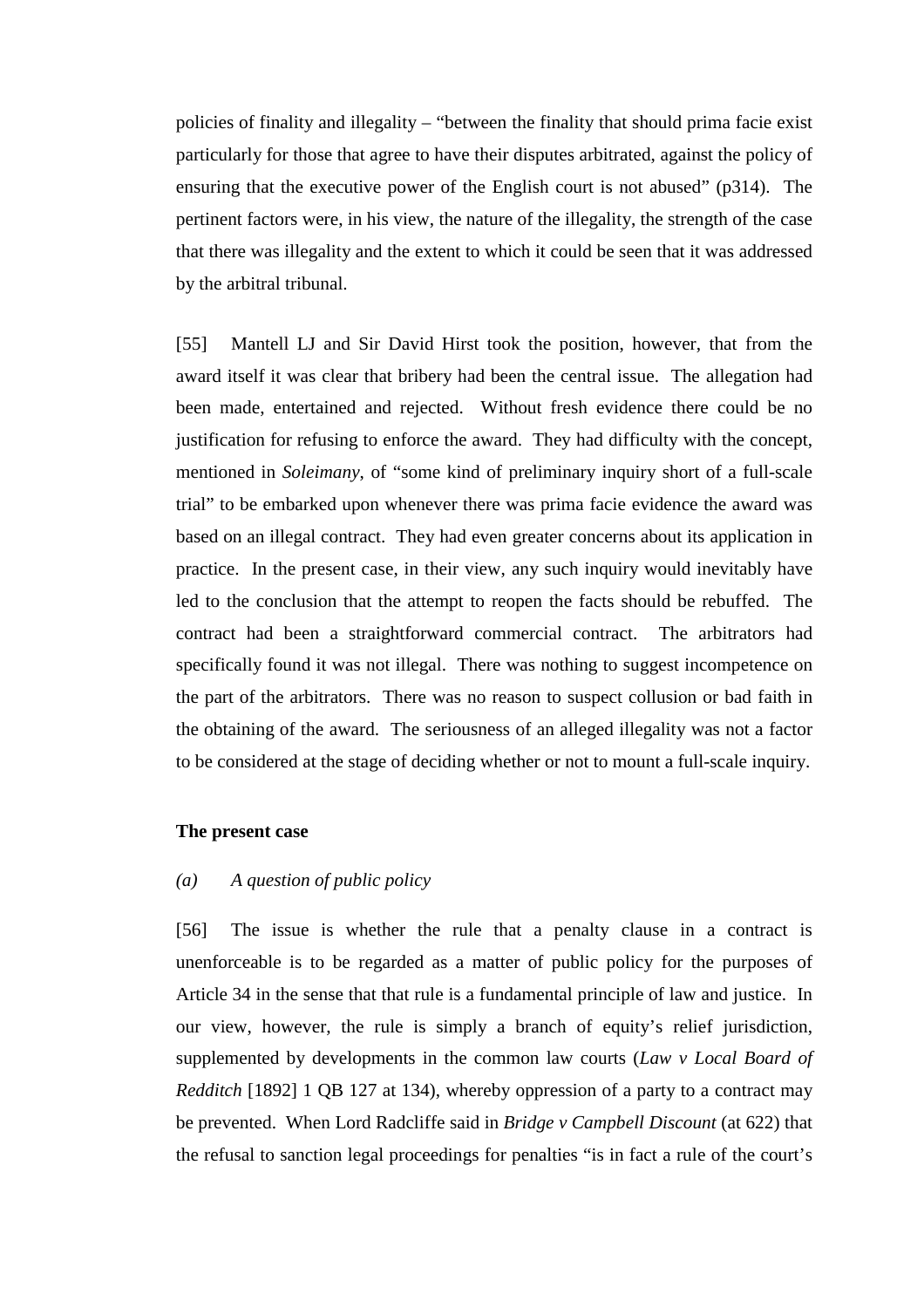own, produced and maintained for purposes of public policy", he was saying nothing more than that the rule was developed by the courts with a view to limiting the use of a certain kind of contractual stipulation which had the potential for oppression. The same comment can be made about Diplock LJ's description of the rule as one of public policy in *Robophone Facilities Ltd v Blank* [1966] 1 WLR 1428 at 1446. The policy content of the rule would appear to be no greater than it is for many other rules of the law of contract, including the general predisposition of the law in favour of freedom of contract, which has itself sometimes been described as a public policy: for example, in *Printing and Numerical Registering Co v Sampson* (1875) LR 19 Eq 462 at 465.

[57] The respondent is quite correct that in none of the English and Commonwealth authorities cited for the appellant or in the other speeches in *Bridge v Campbell Discount* is there any reference to the rule being one of public policy, certainly not in the way in which the expression is used in Article 34. There is no mention of it, for example, in the joint judgment of Mason and Wilson JJ in *AMEV-UDC Finance Ltd v Austin* (1986) 162 CLR 170 where (at 193-4) they gave an overview of the rule:

Instead of pursuing a policy of restricting parties to the amount of damages which would be awarded under the general law or developing a new law of compensation for plaintiffs who seek to enforce a penalty clause, the courts should give the parties greater latitude to determine the terms of their contract. In the case of provisions for agreed compensation and, perhaps, provisions limiting liability, that latitude is mutually beneficial to the parties. It makes for greater certainty by allowing the parties to determine more precisely their rights and liabilities consequent upon breach or termination, and thus enables them to provide for compensation in situations where loss may be difficult or impossible to quantify or, if quantifiable, may not be recoverable at common law. And they may do so in a way that avoids costly and time-consuming litigation. But equity and the common law have long maintained a supervisory jurisdiction, not to rewrite contracts imprudently made, but to relieve against provisions which are so unconscionable or oppressive that their nature is penal rather than compensatory. The test to be applied in drawing that distinction is one of degree and will depend on a number of circumstances, including (1) the degree of disproportion between the stipulated sum and the loss likely to be suffered by the plaintiff, a factor relevant to the oppressiveness of the term to the defendant, and (2) the nature of the relationship between the contracting parties, a factor relevant to the unconscionability of the plaintiff's conduct in seeking to enforce the term. The courts should not, however, be too ready to find the requisite degree of disproportion lest they impinge on the parties' freedom to settle for themselves the rights and liabilities following a breach of contract. The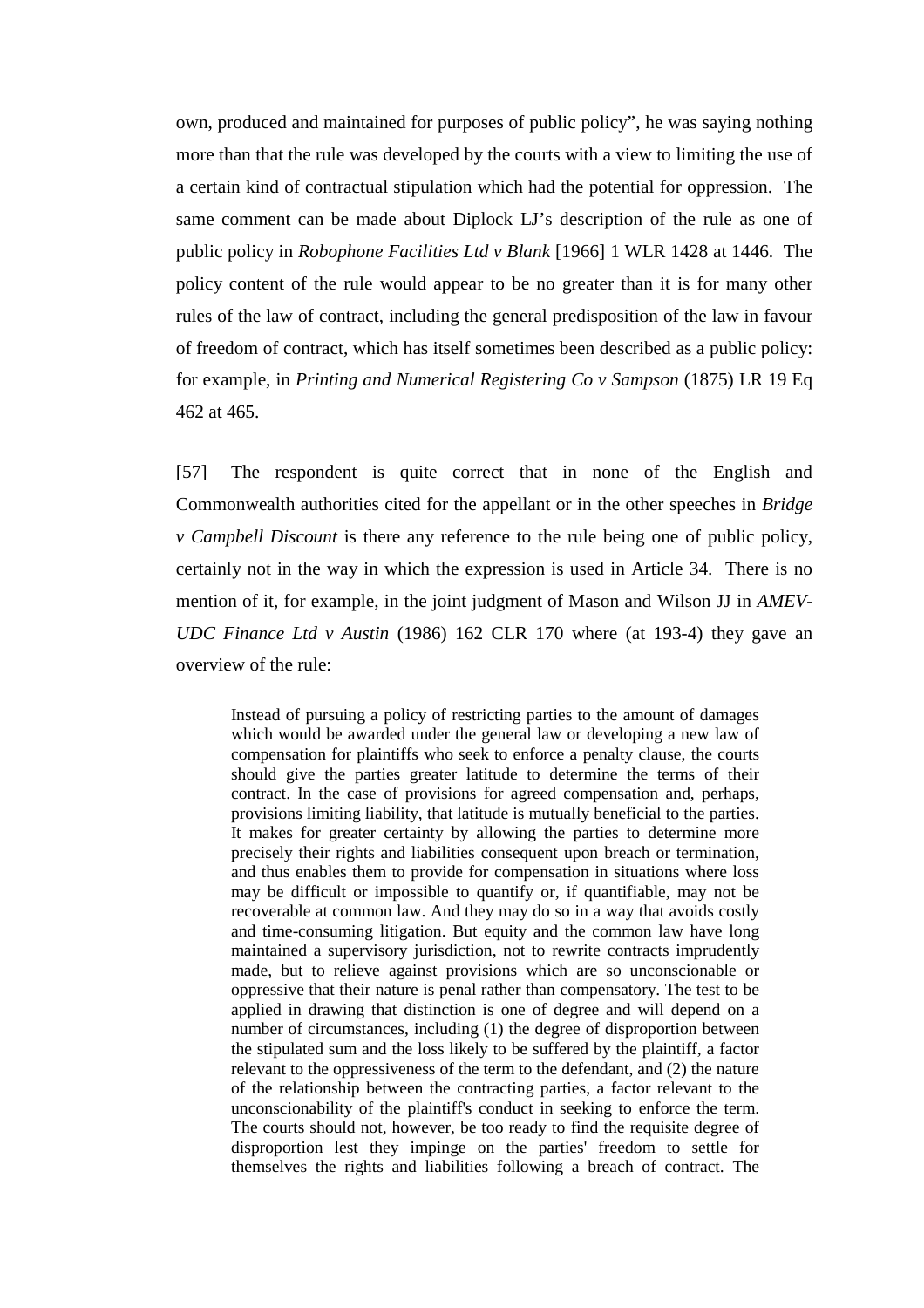doctrine of penalties answers, in situations of the present kind, an important aspect of the criticism often levelled against unqualified freedom of contract, namely the possible inequality of bargaining power. In this way the courts strike a balance between the competing interests of freedom of contract and protection of weak contracting parties (see generally Atiyah, The Rise and Fall of Freedom of Contract (1979), esp. Ch.22).

The use of the word "policy" at the beginning of this passage is plainly not referable to "public policy" in the higher sense in which it is used in Article 34.

[58] The passage was approved by the Judicial Committee of the Privy Council in *Philips Hong Kong Ltd v Attorney-General of Hong Kong* (1993) 61 BLR 49 at 57-8. As the Privy Council noted, the approach of Mason and Wilson JJ was along the same lines as the classic statement of the principles of the law relating to penalties in *Dunlop Pneumatic Tyre Co Ltd v New Garage & Motor Co* [1915] AC 79 at 86 per Lord Dunedin. Their Lordships also approved in *Philips* the view of Dickson J of the Supreme Court of Canada, expressed in *Elsley v J G Collins Insurance Agencies Ltd* (1978) 83 DLR (3d) 1 at 15:

It is now evident that the power to strike down a penalty clause is a blatant interference with freedom of contract and is designed for the sole purpose of providing relief against oppression for the party having to pay the stipulated sum. It has no place where there is no oppression.

[59] So the rule, which certainly is one developed in the public interest, is concerned with relief against oppression or unconscionable behaviour by a contracting party. Unlike the principles governing the supervening effect of illegality, it has always been recognised as being subject to fairly narrow constraints, as was also remarked in *Philips* (at 55). It is not a rule which can properly be characterised as so fundamental as to constitute "public policy" in the sense in which those words have been used in Article 34 or the sources from which that article was drawn.

# *(b) The award*

[60] The conclusion that the penalty rule is not a matter of the public policy of New Zealand disposes of the appeal but, if it had not done so, the appeal would still have failed, for two reasons. First, the arbitrator, a former Judge of this Court with considerable commercial experience, gave careful consideration to whether cls 5.3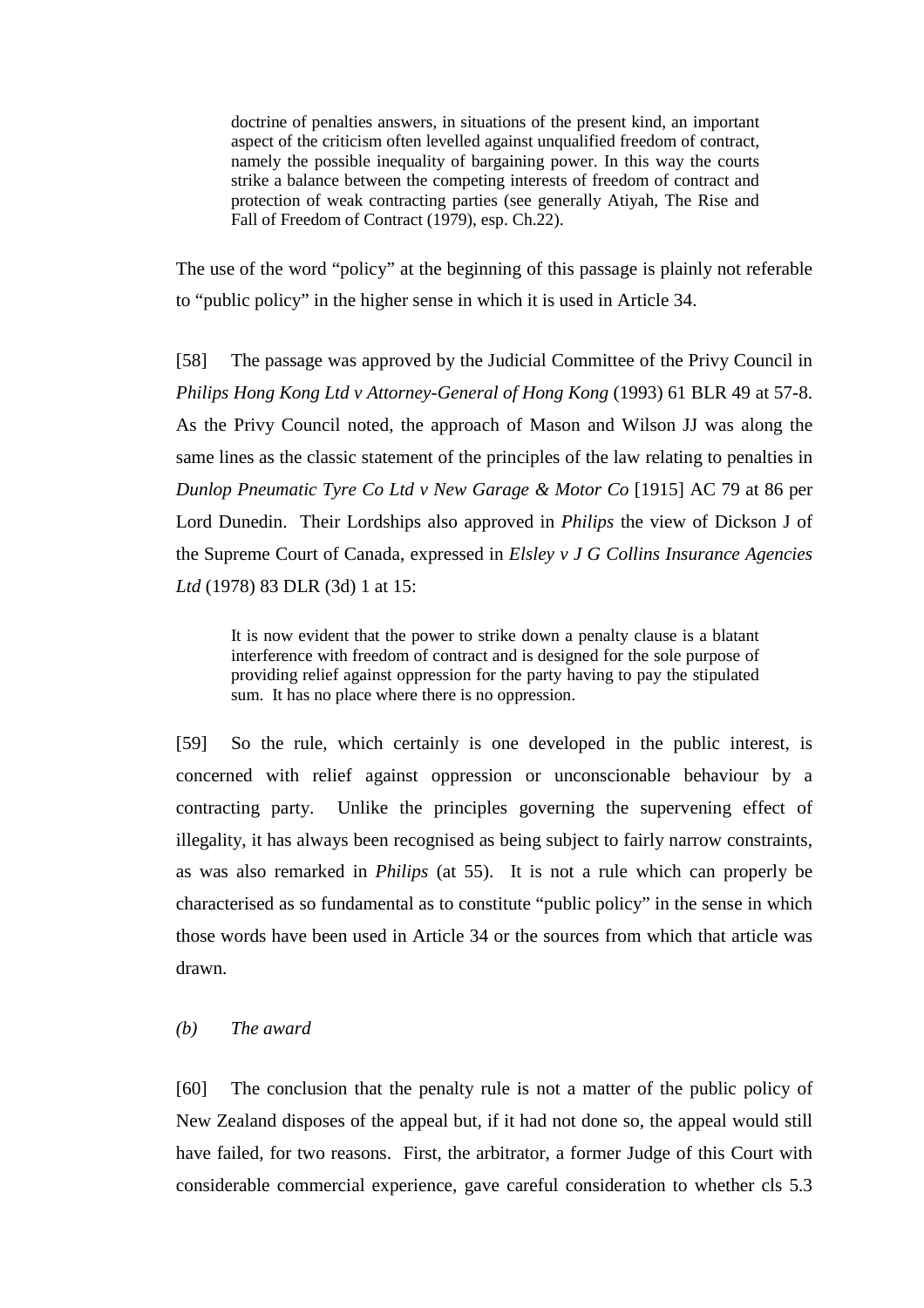and 5.4 were penal and reached the view that they were not. This was far from being a matter giving rise to such obvious concerns under New Zealand law that it might be thought incapable of founding the arbitrator's jurisdiction. He was entitled to rule upon it. If he erred in law, his error could be corrected on an application under Article 5. But, subject to such an application, which failed when leave was refused, the arbitrator's conclusion in this case that the clauses were not penal must be respected.

[61] Moreover, and this is our second reason, we are, for what it is worth, in respectful agreement with the arbitrator's views, which are quoted above in para [21]. It can be accepted that a contractual provision calling not for the payment of money but for the delivery or transfer of property may amount to an unenforceable penalty, as in *Jobson v Johnson* [1989] 1 WLR 1026. But, in the present case, which the arbitrator aptly described as unusual, the property had essentially been provided by Maruha and the clauses were designed merely to restore it to Maruha if Amaltal failed to observe its obligations. These could be summarised as amounting to a general commitment to behave towards Maruha, whose assets were at stake in the company, in a spirit of cooperation and good faith (which Amaltal appears signally to have failed to do). There is no appearance of actual or potential oppression in the arrangements, whether viewed at the time the contract was entered into, which is the point at which the matter is ordinarily to be tested, or at the time of termination of the agreement. As the arbitrator found and the Judge confirmed, the appellant did not show that it would suffer any significant loss by being required to hand over the shares. Harrison J was right to decline to enter upon a fresh valuation exercise.

#### **Result**

[62] The appeal is dismissed with costs of \$6,000 to the respondent, together with its reasonable expenses, including travel and accommodation costs of counsel, to be fixed if necessary by the Registrar.